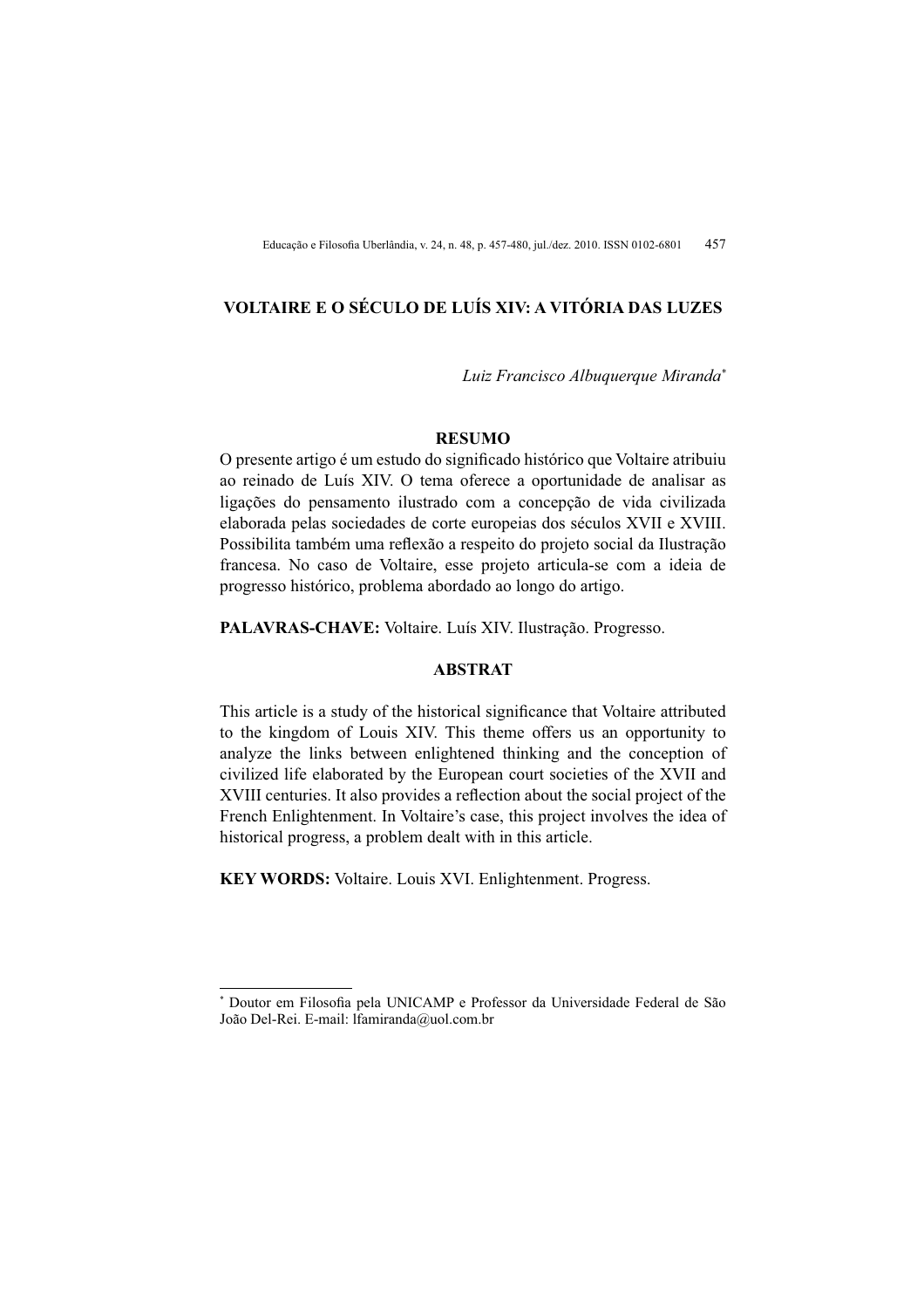458 Educação e Filosofia Uberlândia, v. 24, n. 48, p. 457-480, jul./dez. 2010. ISSN 0102-6801

René Pomeau (1963, p. 48) referindo-se à relevância histórica que Voltaire atribui ao reinado de Luís XIV, afirma: "na sua visão da história francesa, seu *novo regime* comeca por volta de 1640, no momento em que abre-se o *século de Luís XIV*": na referida data nota-se "uma revolução nos espíritos" que se desenvolveu desde então.

Para Voltaire, Luís XIV representa um período profícuo da história francesa, quando foram superados os traumas da guerra civil e da turbulência aristocrática, o que possibilitou oportunidades inéditas para os homens de talento. Assim, a tese de Pomeau me parece correta. Entretanto, Voltaire também aponta a continuidade do processo histórico. Segundo o filósofo, Luís, em grande medida, "nasceu com a fortuna feita". Uma longa sequência de acontecimentos anteriores lançou os alicerces da monarquia. Na passagem do "governo feudal" para o monárquico nem sempre a caminhada foi reta e tranquila, pois ocorreram desvios, interrupções e retrocessos. Sob constante ameaca, ocorreu o avanco contínuo da constituição do Estado francês. O governo do rei-sol recolheu e aperfeicoou as estruturas legadas por uma história centenária. Sendo assim. Voltaire articula continuidade e ruptura: o "século de Luís XIV" completa o difícil rompimento da França com a Idade Média e, como sugere Pomeau, abre definitivamente as portas para o novo tempo.

O sucesso de Luís XIV representou o ponto culminante da história da constituição da monarquia francesa. Trata-se do momento em que esta última conseguiu apaziguar os conflitos políticos e religiosos, atendendo de maneira pacífica e regrada os interesses dos súditos. O rei conquistou, enfim. a plena soberania.

Na abertura do Século de Luís XIV, Voltaire (1947, cap. I, p. 4-5) recupera o desenvolvimento histórico da França até o período do rei-sol:

> os povos foram escravos até aproximadamente o tempo de Filipe Augusto, os senhores foram tiranos até Luís XI e os reis, sempre ocupados em sustentar sua autoridade contra seus vassalos, jamais tiveram tempo de cuidar da felicidade de seus súditos.

No século XVI, Francisco I fez florescer o comércio, a navegação, as letras, e todas as artes, mas sua obra não se enraizou e pereceu com a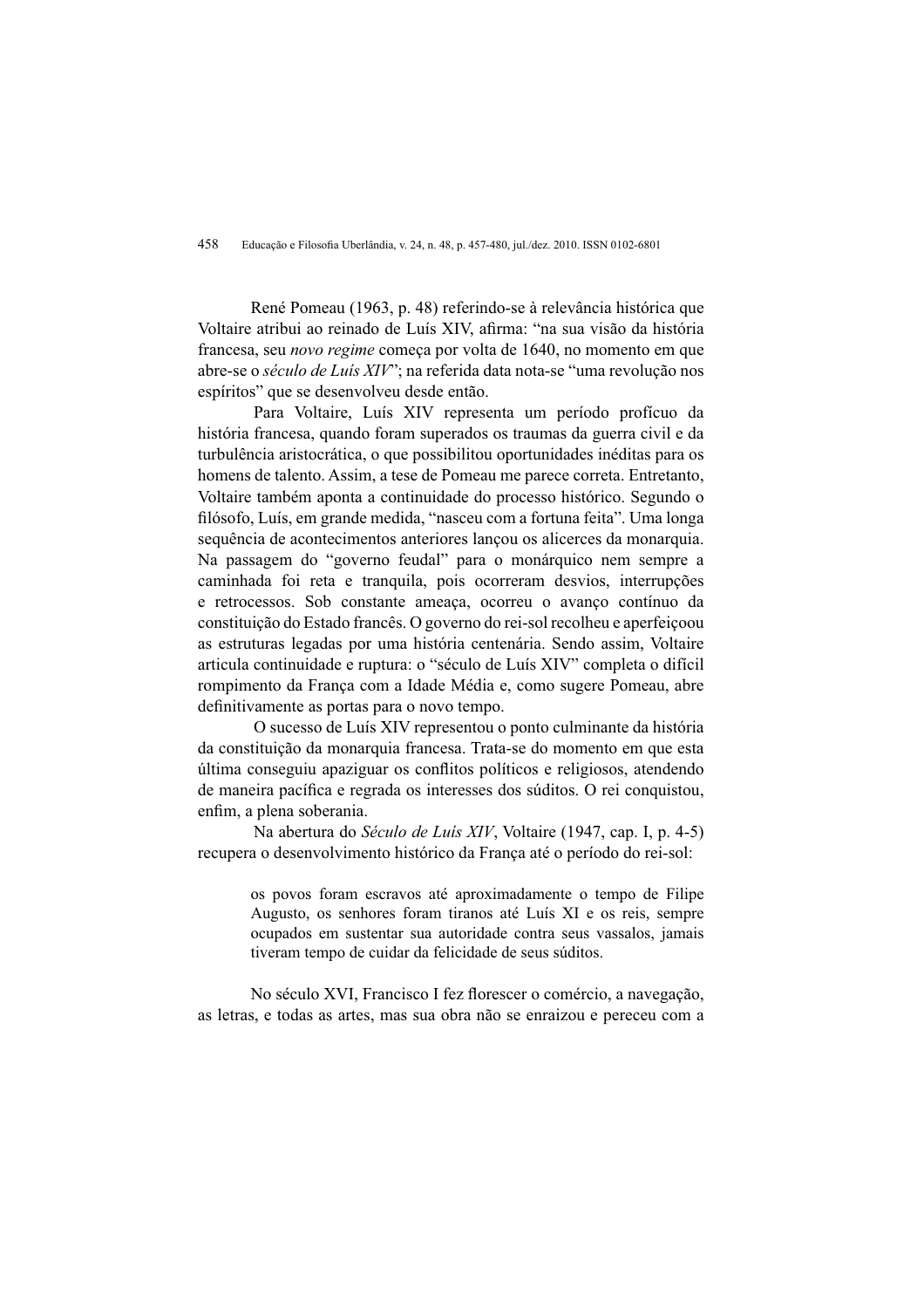morte do monarca. Henrique, o Grande, na passagem do século XVI para o XVII, iria retirar a França da barbárie, mas foi assassinado. Já o cardeal Richilieu, primeiro ministro na primeira metade do século XVII, lutou contra o calvinismo e os grandes aristocratas, porém não gozou de poder suficiente para "reformar a nação, mas ao menos ele começou essa obra feliz". Em meados do século XVII, a França ainda precisava responder a problemas centenários, mas Voltaire acredita que a constituição de uma monarquia poderosa já estava em curso.

O filósofo comecou a escrever o Século de Luís XIV na década de 1730, depois de seu exílio na Inglaterra, concluindo boa parte do texto no decênio seguinte,<sup>1</sup> quando foi nomeado historiógrafo do rei Luís XV. Segundo Pomeau (1963, p. 15), "é na carreira de Voltaire o período mais monarquista". Ao analisar o texto, é necessário considerar esse aspecto: escrito no momento de relativa aproximação com a corte, o trabalho de Voltaire manifesta uma leitura otimista da monarquia centralizadora. Em obras posteriores, mesmo retomando muitos argumentos e imagens presentes no trabalho em questão, o filósofo acentuou alguns aspectos negativos do reinado de Luís XIV. De qualquer forma, Voltaire (1947, cap. I, p. 2-3) classificou esse período entre os quatro principais "séculos" da história da Europa – os outros seriam a Grécia de Péricles e Alexandre, o Império Romano de César e Augusto e a Renascenca italiana dos Médici. Em todos, grandes líderes teriam conduzido o destino de suas sociedades. Estas, cada uma em sua época desempenharam o papel de centros propulsores do avanço do processo civilizador na Europa. A França de Luís, entretanto, foi superior aos outros centros:

> O quarto século é o que se nomeia o século de Luís XIV e, dos quatro, é o que mais se aproxima da perfeição. Enriquecido pelas descobertas dos três outros, ele fez mais em certos gêneros que os outros três juntos. Todas as artes, em verdade, não foram lançadas mais longe que sob os Médici, os Augusto e os Alexandre; mas em geral a razão humana se aperfeiçõe A sã filosofia só foi conhecida naquele tempo, e é verdadeiro dizer que, desde os últimos anos do cardeal de Richelieu

Sobre o processo de composição da obra, confira o prefácio de René Groos (VOLTAIRE, 1947, I, p. V-XIV).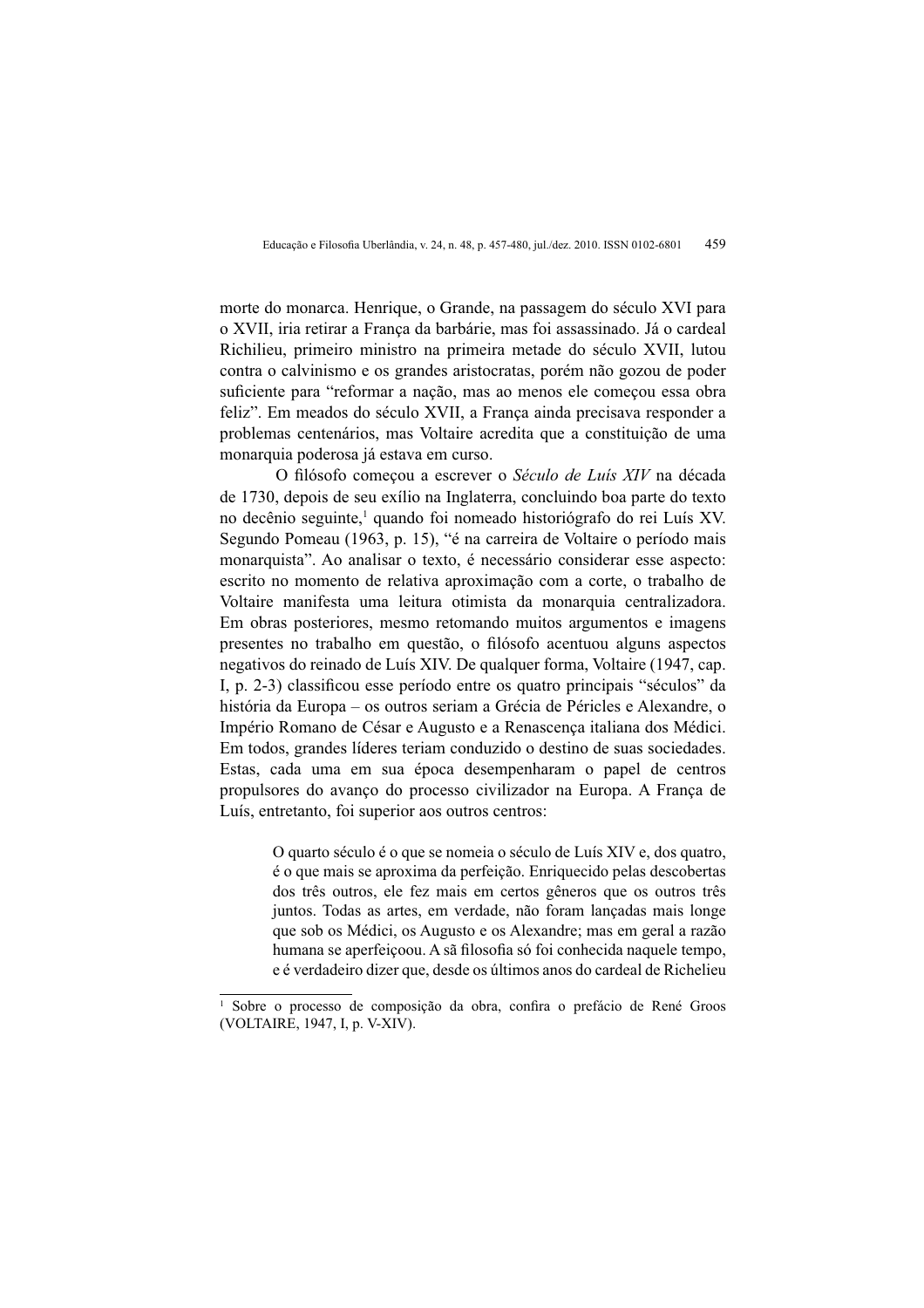até os que seguiram a morte de Luís XIV, se realizou nas artes, em nosso espírito, em nossos costumes, como em nosso governo, uma revolução geral que deve servir de marca eterna da verdadeira glória de nossa pátria. (VOLTAIRE, 1947, cap. I, p. 2-3)

A passagem acima é fundamental. Note-se em primeiro lugar o que Pomeau (1963, p. 41) chama de "idéia estética": mais próximo da "perfeição", o século de Luís XIV representa melhor do que os outros o modelo de harmonia social e de realização humana. A história das sociedades aparece como dinâmica de distanciamento e aproximação de uma ordem social modelar e, em alguma medida, a-histórica. Tal concepção, no entanto, articula-se com a ideia de experiência social progressiva. O século de Luís XIV apropriou-se das "descobertas" dos outros três e aperfeico ou a razão de maneira inusitada. Anuncia-se uma tese a respeito do aperfeicoamento do homem que liga a noção de ordem social "perfeita" – a-histórica – com a ideia de progresso. Sem abandonar completamente a busca do arquétipo capaz de orientar as ações humanas, Voltaire afasta-se da ideia de uma perpétua reiteração de personagens e comportamentos exemplares ou típicos. Segundo Renato J. Ribeiro (1990, p. 19), na concepção de história como repetição predominante nas cortes do século XVII, ler a vida de reis e varões ilustres é encontrar a "reiteração de constâncias" que "serve de estoque ao conhecimento da verdade". Sendo assim, "a história prolongava a experiência; era sua prótese, seu alongamento, sua verificação também; o que contava era a *moral* que, da história, se tirasse". No texto de Voltaire, ao contrário, não se observa essa "reiteração de constâncias". A história do século de Luís XIV não é "prótese" ou "verificação" da experiência social, é narrativa de um processo. Quanto à "perfeição", sugere-se que é possível apenas aproximar-se dela – parece um fim inatingível. Luís XIV contribuiu para o aperfeiçoamento da Europa, mas representa uma das etapas de seu progresso.

Caracterizando o período de Luís XIV, Voltaire frisa que o avanço mais significativo não aconteceu no terreno das artes, mas naquele da "sã filosofia". O texto estabelece uma ponte entre ela e a "revolução" geral" ocorrida nos "espíritos", nos "costumes" e no "governo". O termo "revolução", pelo menos na passagem acima, indica progresso e mudanças benéficas. Mas trata-se da volta aos tempos gloriosos dos Médici e dos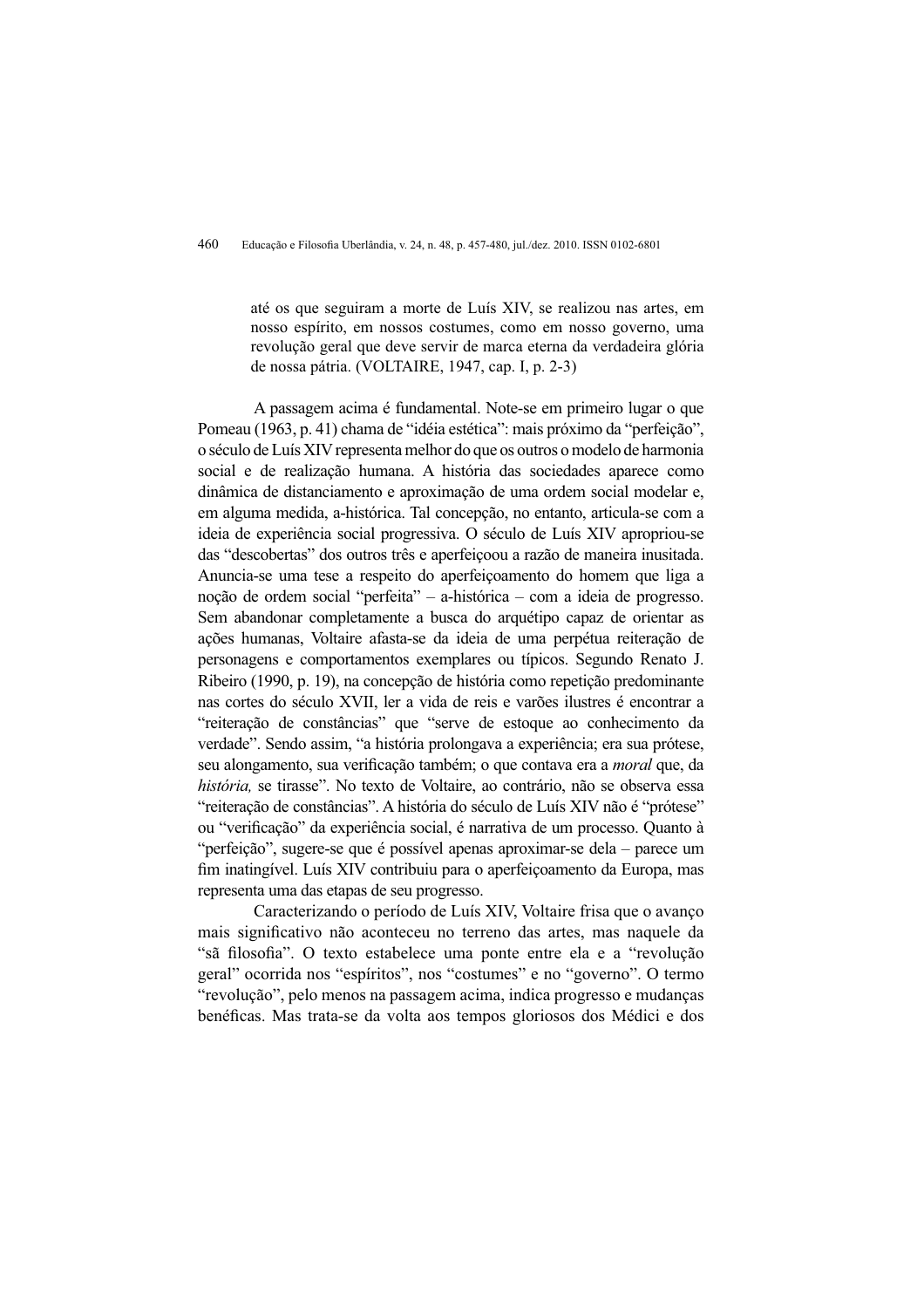romanos ou do despontar de uma nova realidade social? É necessário ver o problema com cautela. Se Luís, tal como Augusto ou Alexandre, colocou a Europa mais perto da "perfeição", Voltaire, de certa forma, opera com a imagem de retorno das grandes realizações, mas o amplo conhecimento da "sã filosofia" era algo inusitado. No capítulo "As ciências" do Século de Luís XIV, Voltaire (1947, cap. II, p. 106) insiste na tese de que "uma revolução no espírito humano" estava em curso. O uso da palavra "revolução", portanto, procura caracterizar a transformação inovadora que altera o rumo dos acontecimentos e favorece as Luzes.<sup>2</sup> "Revolução" não significa aqui volta ao ponto inicial, mas ato ou processo inventivo capaz de redefinir as relações sociais, ela modifica os costumes e o governo em conformidade com o avanco da "sã filosofia", algo que até o século XVII, segundo Voltaire, teria ocorrido de maneira muito precária. De resto, o texto sugere que o principal efeito do governo de Luís XIV foi sobre a maneira de agir e de pensar dos indivíduos, pois possibilitou acima de tudo, que estes aperfeicoassem a "razão humana" e retomassem o progresso das Luzes. Havia realmente um novo contexto, mas que aproveitava e melhorava o legado de outros "grandes séculos".

A analogia entre o reinado de Luís XIV e os de Alexandre, Augusto ou César era recorrente nas obras artísticas e literárias financiadas pelo monarca francês no intuito de fixar a sua glória. Na segunda metade do século XVII, segundo Peter Burke (1997, p. 39-49 e 205-209), essa analogia era um dos principais temas da "fabricação" da imagem do rei, conduzida por equipes de literatos e artistas ligados à coroa francesa. Estes, quando o debate a respeito da superioridade dos modernos desencadeou o declínio do prestígio da Antiguidade, comecaram a apresentar a era de Luís como superior a dos grandes soberanos gregos e romanos (BURKE, 1997, p. 138-139). Voltaire adota essa imagem. De certa forma, ele permanece preso ao conjunto imagético produzido pelo próprio monarca e seus auxiliares. O que não parece existir na propaganda monárquica é a ideia de que a superioridade era fruto de um longo processo anterior. Mesmo sendo

<sup>&</sup>lt;sup>2</sup> No diálogo A, B, C, filósofo reutiliza a palavra "revolução" para nomear um processo capaz de modificar o que inicialmente parecia inalterável (VOLTAIRE, 1967, XXVII, p. 347).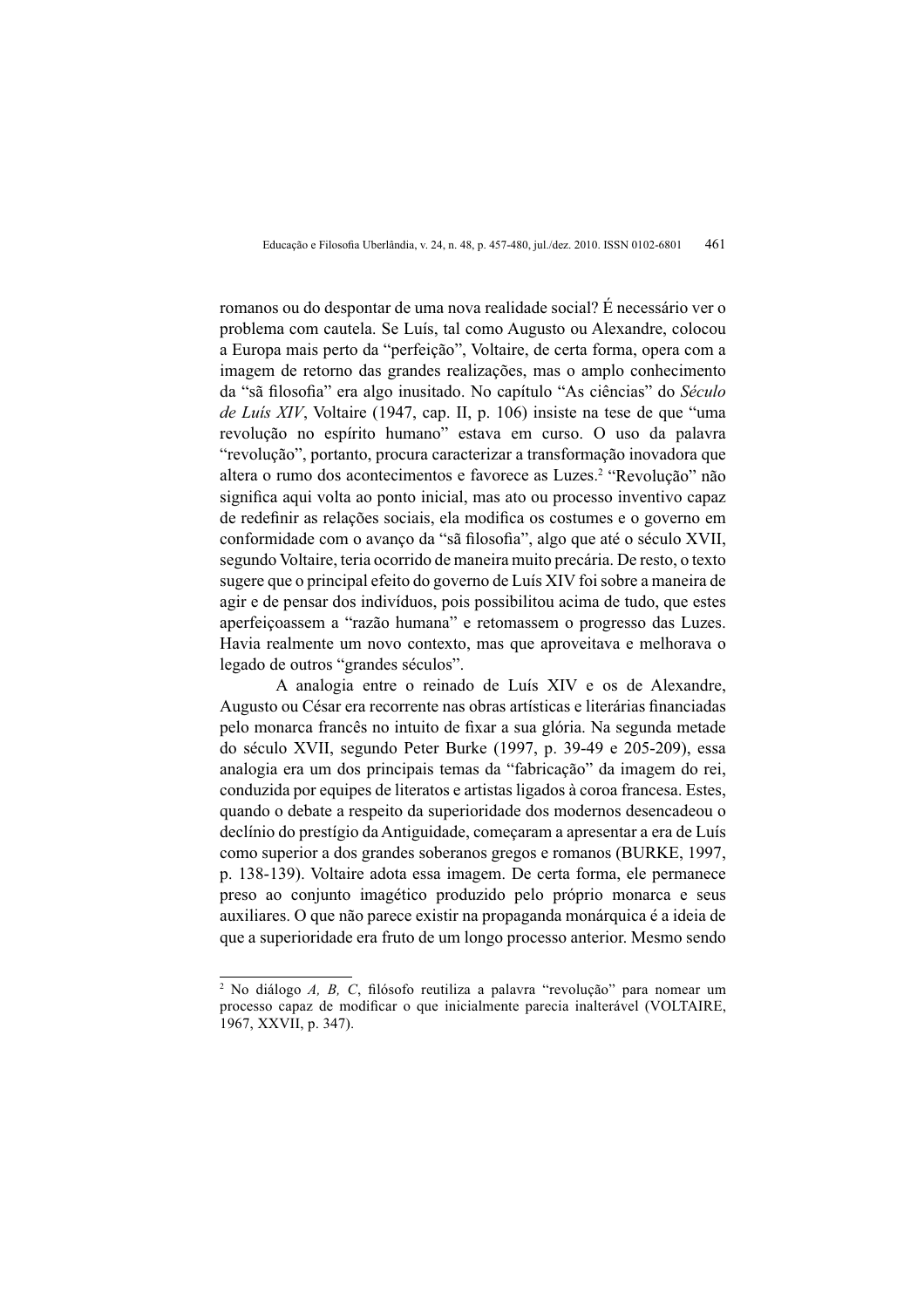caudatário das imagens oficiais, Voltaire lhes conferia outro significado ao apresentar o rei-sol como líder de uma "revolução" inovadora (não apenas regeneradora) que reunia e sintetizava as conquistas pontuais da razão ao longo tempo: "enriquecido" pelas "descobertas" dos outros séculos notáveis, retomando os governos de Henrique IV e Richelieu, valendose da centralização política iniciada por Luís XI, o "século de Luís XIV" mudou a França e a Europa.

Mas o que significa exatamente o aperfeiçoamento da "razão humana" anunciado por Voltaire?

Inicialmente, lembremos que ele dedica muitas páginas do Século de Luís XIV (do capítulo XI ao capítulo XXIII) às aventuras militares do monarca. Ainda que procure descrever as derrotas assim como as vitórias. narra boa parte dos episódios com o mesmo tom laudatório característico dos historiógrafos oficiais. As campanhas guerreiras ocupam 225 páginas da edição aqui utilizada (VOLTAIRE, 1947, I, p. 117-342). Muito, sem dúvida, para um crítico dos autores que torturavam seus leitores com "contínuas narrativas de batalhas" e esqueciam de investigar a história da "sociedade antes selvagem e hoje civilizada" (VOLTAIRE, 1967, cap. XXIV, p. 544). Nessas páginas, mais do que em qualquer outra parte do texto, nota-se a influência dos escritores e artistas a servico do rei-sol. sempre prontos a relatar as batalhas travadas pelo soberano, a justificar suas iniciativas guerreiras e a retratar vitórias reais ou imaginárias (BURKE, 1997, p. 83-95). Artistas como Racine, Corneille e Lebrun, são exemplos de homens que Voltaire admirava profundamente.

Todavia, sua narrativa da história do período não se resume às guerras. Voltaire (1947, cap. II, p. 80) acredita que Luís XIV, ao contrário de outros reis, não tratou o reino como patrimônio pessoal, fazendo do bem público a sua maior glória: "ele não separou sua glória particular do benefício da Franca e não considerou o reino como um senhor considera sua terra, da qual ele retira o que pode para viver prazerosamente." O rei, preocupado com a eficiência do governo, determinou que os intendentes fizessem descrições detalhadas de suas províncias, pelas quais ele "poderia" ter uma notícia exata do reino". Além de buscar dados precisos, Luís a partir da morte do cardeal Mazarino em 1661 assumiu pessoalmente o controle do Estado e "fixou para cada um dos ministros os limites de seu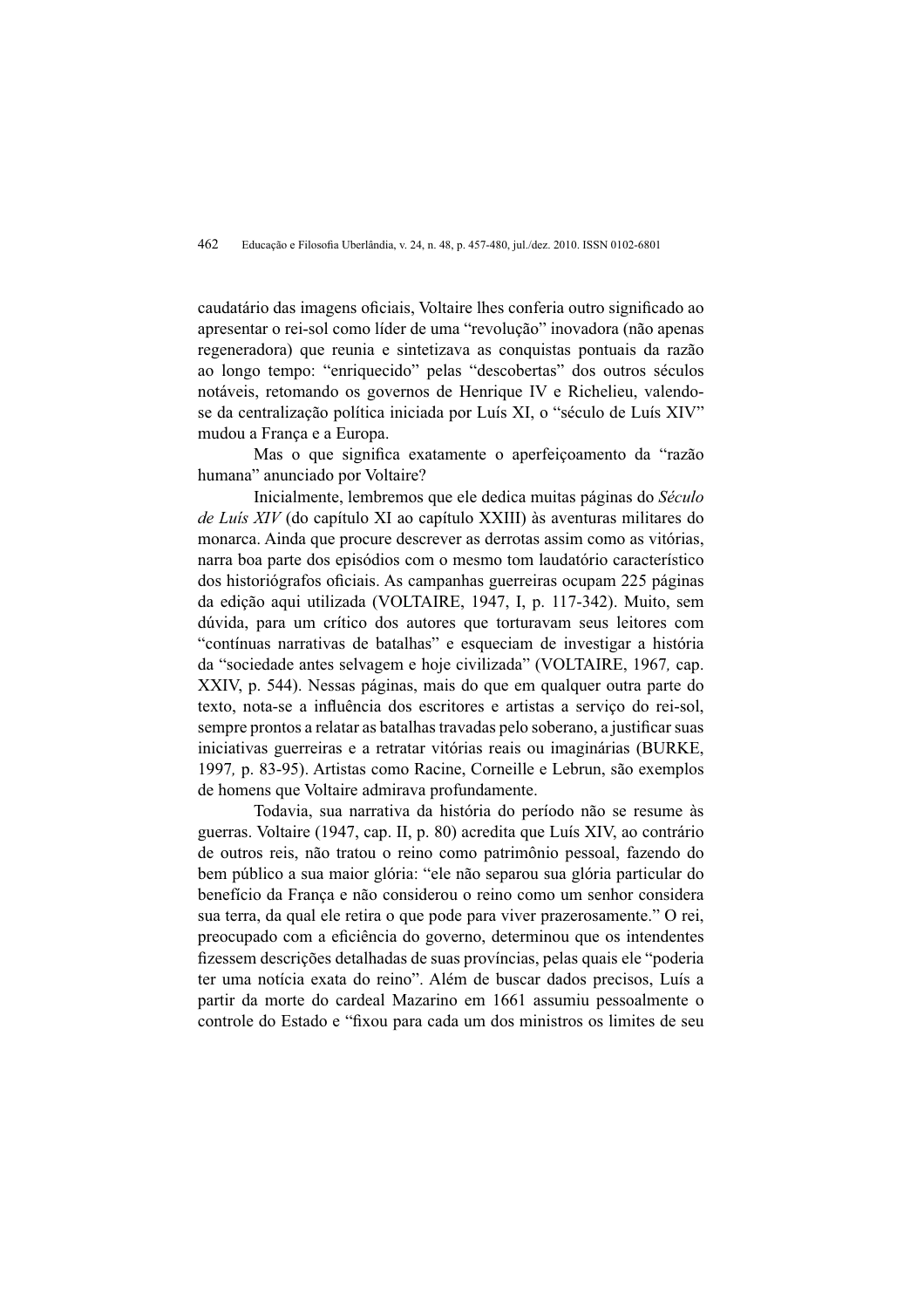poder", impedindo que eles abusassem de sua autoridade (VOLTAIRE, 1947, cap. I, p. 92). O filósofo desenha a figura de um monarca atento à administração estatal, que trabalhou intensamente para torná-la eficaz: "os prazeres nobres" da "mais brilhante corte do mundo, não o impediram de assistir regularmente a todos os conselhos" (VOLTAIRE, 1967, cap. XXIII. p. 69-71).

Administrador diligente, o rei teria implementado reformas profundas em vários setores, apoiando o aperfeicoamento das artes e da vida intelectual do país. O filósofo confere grande importância a esse aspecto e apresenta o século XVII como o período em que muitos talentos surgiram em todas as áreas da cultura. Ele lista os principais nomes que nasceram ou trabalharam na Franca: os cientistas Cassini e Huvgens: os literatos Bossuet. La Rochefoucauld, Fenelon, La Fontaine, Corneille, Molière e Racine; os filósofos Descartes, Pascal e Bayle; o compositor Lulli; os pintores Poussin e Lebrun. Luís XIV não é o único responsável pelo aparecimento desses homens de "gênio", mas criou condições favoráveis para que o trabalho deles se aperfeicoasse e fosse reconhecido. Primeiro, ele tornou-se grande consumidor de artefatos artísticos e culturais e gastou recursos volumosos na compra de "obras de gosto" (livros, pinturas, esculturas etc). Também embelezou Paris e "não cessou de construir no Louvre, em Saint-Germain e em Versailles", oferecendo a oportunidade para que os artistas trabalhassem constantemente (VOLTAIRE, 1947, cap. II, p. 69-71). Graças ao exemplo do monarca, muitos súditos também construíram edifícios belos e cômodos. O filósofo relata com entusiasmo os monumentos erguidos por Luís e os defende dos críticos. Eles representaram grandes gastos para o reino, mas não o empobreceram, pois distribuíram "dinheiro entre uma infinidade de artistas", todas as profissões ganharam e a indústria e a circulação comercial aumentaram – "o rei que mais faz trabalhar seus súditos é aquele que torna seu reino mais florescente" (VOLTAIRE, 1967, XXIII, p. 243). As grandes obras, portanto, além de estimularem as artes, impulsionaram a economia.

Acima de tudo, o monarca organizou a vida cultural. Voltaire encampa a imagem oficial muitas vezes repetida que apresenta Luís como "protetor" das artes e das letras. O termo no auge do Antigo Regime não designava apenas um grande consumidor de artefatos de luxo, nomeava acima de tudo o comandante de um complexo sistema de patrocínio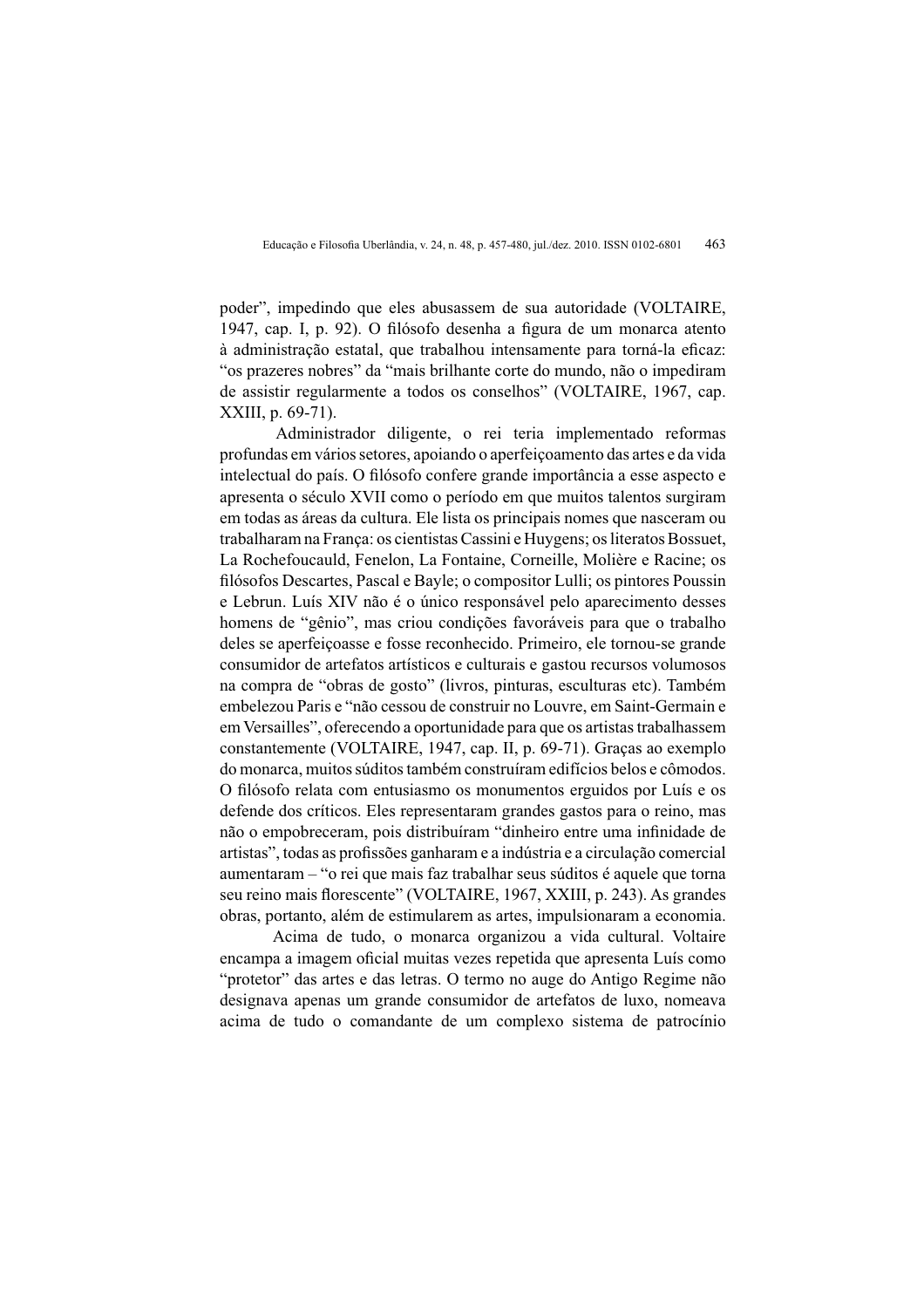das atividades culturais. "Proteger", no caso, representava remunerar regularmente artistas e letrados, conferindo-lhes uma posição hierárquica e econômica superior a que tinham como membros de segunda classe das cortes aristocráticas, mas o termo também significava institucionalizar o controle dos auxiliares do rei sobre diversos setores da cultura. Segundo Peter Burke (1997, p. 69-70), a vida cultural, com Luís XIV, foi objeto de uma verdadeira administração burocrática: "não pretendo sugerir que o sistema tradicional de protetores, protegidos e agentes intermediários, [...] tivesse chegado ao fim", mas "as artes passaram a ser administradas por um número cada vez maior de funcionários públicos, como diretores, superintendentes ou inspetores". Apostolides (1981, p. 23-40) afirma que, no período, apareceu na produção intelectual uma "verdadeira divisão social do trabalho". Voltaire descrevendo a montagem desse sistema administrativo, explica a maneira pela qual o governo interferiu nas ciências e nas artes. Foram fundadas as Academias de Ciências e de Arquitetura, que trouxeram talentos estrangeiros para a Franca. Reestruturou-se a Academia de Pintura. O rei financiou uma expedição de físicos à Guiana e enriqueceu seu Jardim e sua Biblioteca. Todas as universidades do reino tiveram que estabelecer uma cadeira de direito francês. Graças ao patrocínio oficial, surgiram iornais que noticiavam as novas do mundo intelectual. Músicos e grandes literatos receberam pensões e as obras estatais empregaram os melhores pintores, escultores e arquitetos (VOLTAIRE, 1947, cap. II, p.  $106 - 137$ .

Para o filósofo, esse amplo programa de organização da cultura teve consequências muito positivas. As iniciativas governamentais repercutiram na sociedade:

O espírito de sapiência (sagesse) e de crítica, que se comunicava pouco a pouco, destruiu insensivelmente muitas superstições. [...] É preciso admitir que esse espírito racional, que começou a presidir a educação em todas as cidades, não pôde nem impedir os furores dos

fanáticos de Cévennes, nem prevenir a demência do povo miúdo de Paris em torno de um túmulo em Saint-Médart nem acalmar disputas tão encarniçadas quanto frívolas entre homens que deveriam ser sábios. Porém, antes desse século, as mesmas disputas causariam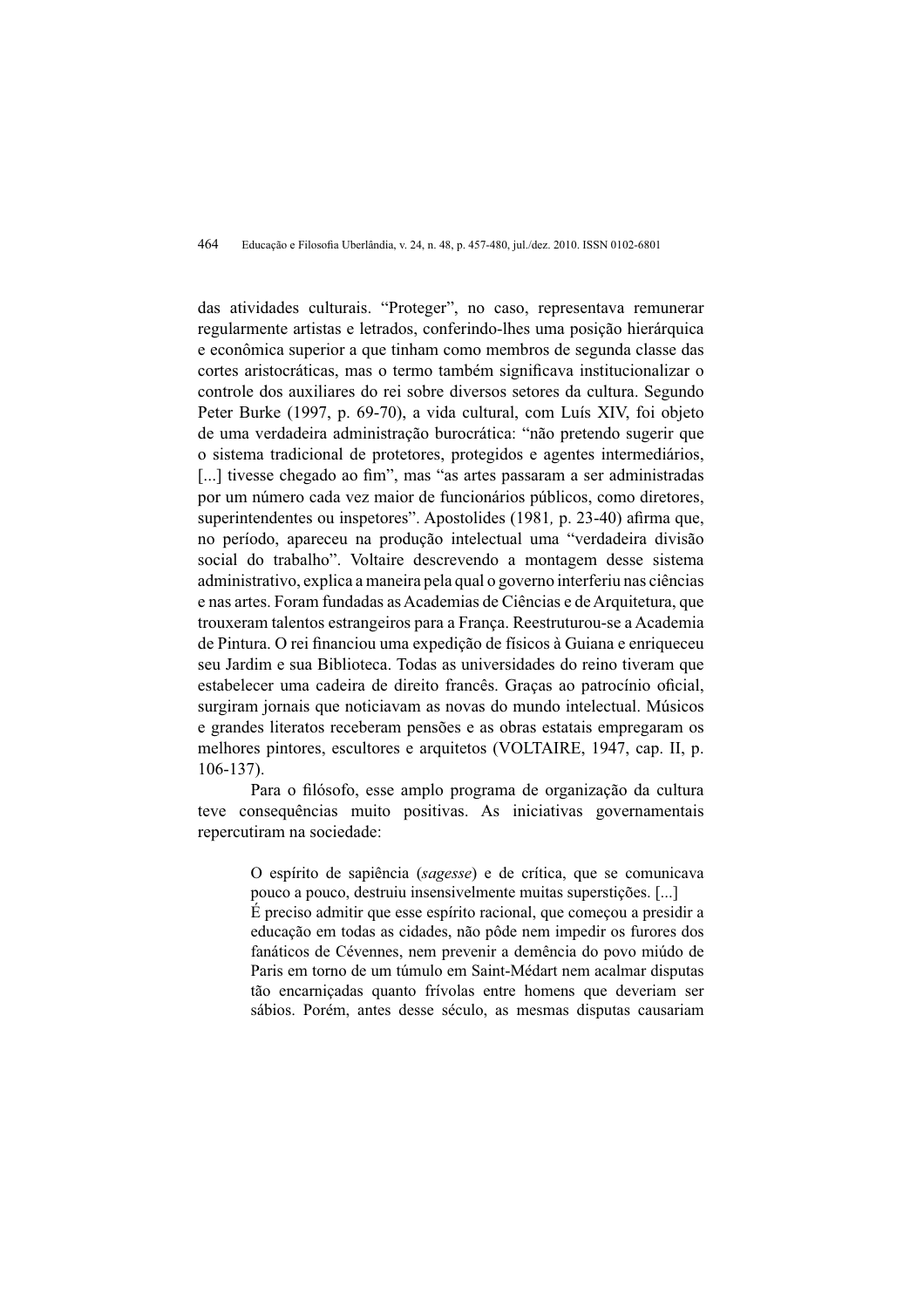perturbações em Paris e os milagres de Saint-Métard teriam sido críveis por cidadãos consideráveis; o fanatismo, restrito às montanhas de Cévennes, não se espalhou pelas cidades. (VOLTAIRE, 1947, cap. II, p.  $111-113$ 

Financiando jornais, academias e pesquisas científicas, a monarquia ajudava a disseminar as Luzes e a crítica que reduziam os efeitos do fanatismo, da "demência" do povo miúdo e das "disputas frívolas" dos doutores presos à religiosidade tradicional. Na passagem acima, Voltaire destaca o progresso da razão que paulatinamente limitava a irracionalidade e consagrava o avanço das Luzes. Rebeldes camponeses, pobres urbanos e intelectuais tradicionalistas aparecem como exemplos dessa irracionalidade, enquanto a monarquia surge como a promotora do "espírito racional". Ela realizou esse trabalho recorrendo aos modernos meios da comunicação e educação, ou seja, gerenciando a cultura francesa. Assim, "se comunicando pouco a pouco", o "espírito racional" "destruiu insensivelmente" as mazelas nacionais por meio de uma luta pacífica, sem sangue e sem vítimas. A imagem da "demência" remete ao funcionamento imperfeito e doentio do corpo, monstruosidade que representa perigo para a ordem social. Cabe ao filósofo detectar o progresso quase imperceptível das Luzes, apontando os agentes que combateram as condutas doentias. Nessa perspectiva histórica, o progresso atinge primeiro os patamares superiores da sociedade e depois transforma os grupos inferiores. Assim, "é necessário que ela (a razão) seja fixada nas principais cabeças; ela desce às outras pouco a pouco e, enfim, governa o povo que não a conhecia, mas que vendo que seus superiores são moderados, aprende a sê-lo também." (VOLTAIRE, 1947, II, p.190)

Voltaire, ao realizar o elogio do poder central, localiza e estigmatiza os adversários da "sã filosofia". Não abandona, porém, a tese do processo civilizador e apresenta o período em questão como ápice de um logo progresso da cultura:

> Logo, o século de Luís XIV em tudo apresenta o destino dos séculos de Leão X, Augusto e Alexandre. [...] Em vão buscou-se nas causas morais e físicas a razão dessa tardia fecundidade, posterior a uma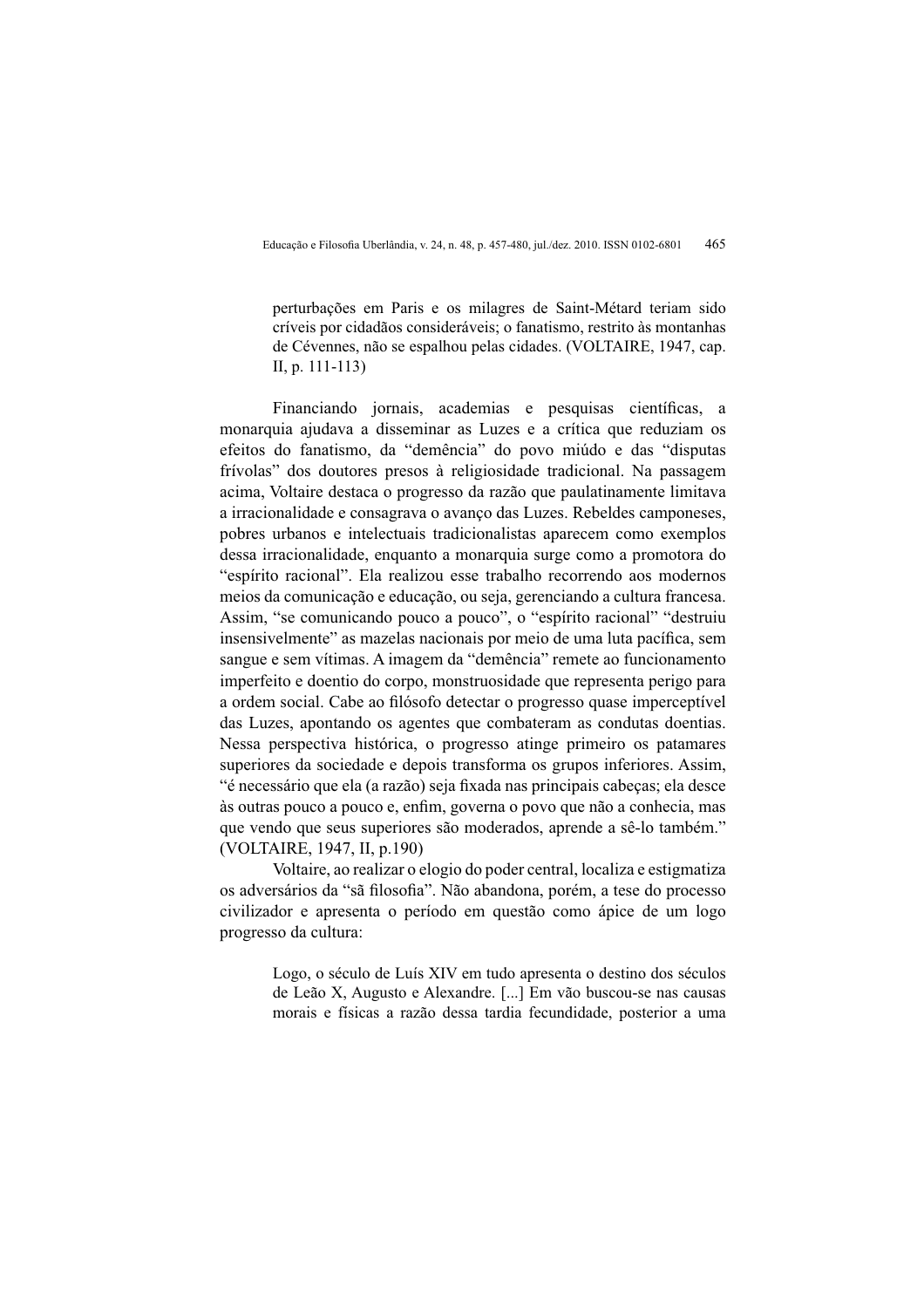longa esterilidade. A verdadeira razão é que, entre os povos que cultivam as belas-artes, é preciso muitos anos para depurar a língua e o gosto. Quando os primeiros passos são realizados, então os gênios se desenvolvem. (VOLTAIRE, 1947, cap. II, p. 129)

Na passagem acima, o filósofo preocupa-se em discutir as etapas de desenvolvimento das belas-artes, mas exprime a maneira como pensa a história da cultura. O brilhantismo observável no "século" de Luís XIV não é milagre nem representa um fato isolado. Nenhuma sociedade torna-se racional e manifesta "bom gosto" sem percorrer um processo. Ao explicar o surgimento de muitos "gênios" no "grande século", Voltaire descarta as "causas morais" ou "físicas", causas que não indicam o movimento gradual da história, e aponta o cultivo e a depuração da língua e do gosto como os fatores que possibilitaram os "tempos ilustres". "Depurar" significa eliminar impurezas, extrair do objeto o que não é próprio de sua essência. O terreno cultivável, por sua vez, é o terreno limpo das ervas e pedras que dificultam o crescimento das plantas. Depurar e cultivar remetem à ideia de limpeza ou exclusão das coisas que prejudicam a existência de um ser, mas o que é depurado? O que o cultivo das artes descarta? Os elementos estranhos à "beleza natural", os empecilhos à plena manifestação das virtualidades estéticas de um gênero artístico. A cultura atinge seu ápice criativo quando produz "gênios" capazes de perceber o que é próprio de cada gênero e aparta exageros, sem confundir formas incongruentes. Então, as artes manifestam-se com pureza ou, como afirma Voltaire em outras passagens, aproximam-se da "perfeição". A história cultural é concebida como processo de aproximação dos arquétipos por meio do longo trabalho de eliminação das monstruosidades. Voltaire acredita que as iniciativas de Luís XIV, divulgando o "espírito racional" e as "belezas naturais" de cada gênero artístico, paulatinamente colocaram a França em condições de realizar os ideais das Luzes.

Para tal, o monarca teve o auxílio de um ministro "um pouco seco e sombrio", mas "criado nos negócios" e com "grande visão para as finanças e para o comércio, onde o rei era e deveria ser menos inteligente que ele" (VOLTAIRE, 1967, XXIII, p. 234). Trata-se de Colbert. Luís XIV, portanto, sabia escolher seus auxiliares e, para tomar decisões, ouvia os homens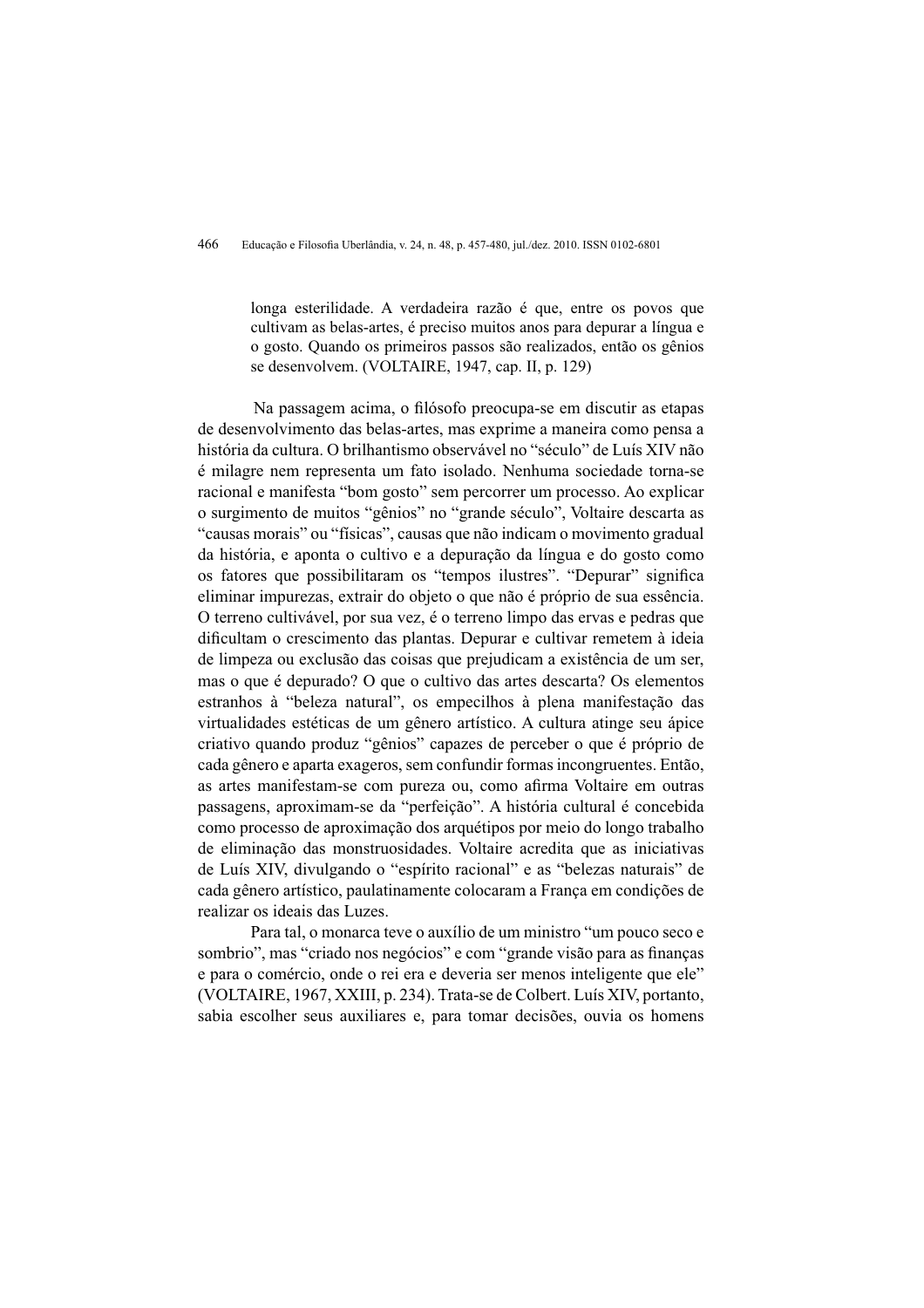instruídos a respeito do tema em pauta, como fica indicado nas últimas observações, Colbert além de colaborar para a organização da cultura, foi decisivo na área econômica. O Controlador Geral colocou ordem nas finanças, mas suas realizações superaram o simples ajuste das contas públicas. O governo reformou as grandes estradas do reino e, nos portos do país, isentou os navios franceses de algumas taxas, o que beneficiou a frota nacional. Colbert foi o criador das Companhias das Índias que melhoraram a balança comercial (VOLTAIRE, 1967, XXIV, p. 577). Ele diminuiu os impostos dos camponeses que tinham muitos filhos, o que estimulou o crescimento demográfico. Foram estabelecidas manufaturas de tecidos e tapetes capazes de fabricar produtos de alta qualidade. Por outro lado, Luís XIV apoiou muito mais que seus predecessores a expansão colonial e, neste aspecto, a França estava muito atrasada em relação a seus vizinhos (VOLTAIRE, 1947, II, p. 64-79). O elogio de Voltaire às iniciativas de Luís e Colbert evidencia o ideal de desenvolvimento nacional autônomo que o filósofo defende em várias de suas análises econômicas. Para ser poderoso e manter sua independência, um país deve, segundo o filósofo, desenvolver o maior número possível de manufaturas e sustentar um comércio vantajoso com o resto do mundo, a força política e o aperfeiçoamento cultural articulam-se com a prosperidade econômica. Nos séculos próximos da "perfeição", todas essas esferas sociais progridem conjuntamente. O avanço econômico não pode ser avaliado apenas pela quantidade de ouro ou prata existente nos cofres públicos, mas principalmente pela capacidade produtiva do país: "um povo que teria apenas esses metais seria muito miserável: um povo que, sem esses metais, colocaria em obra as produções da terra, seria verdadeiramente o mais rico" (VOLTAIRE, 1947, II, 102).

Nas ideias do filósofo francês a respeito de temas econômicos, é possível notar a influência de Locke (1963, p. 353-364): o trabalho é a verdadeira origem da riqueza, a produção agrícola e manufatureira enriquece a sociedade. Voltaire afasta-se do embate entre mercantilistas e fisiocratas que, em boa parte do século XVIII, polarizou as discussões econômicas na França (HAZARD, 1974, II, p. 214-217). O filósofo defende que o poder econômico das nações não é proporcional ao acúmulo de metais preciosos nem pode ser avaliado considerando-se apenas a agricultura. A prosperidade dos que trabalham no campo e na cidade é o melhor indicativo do sucesso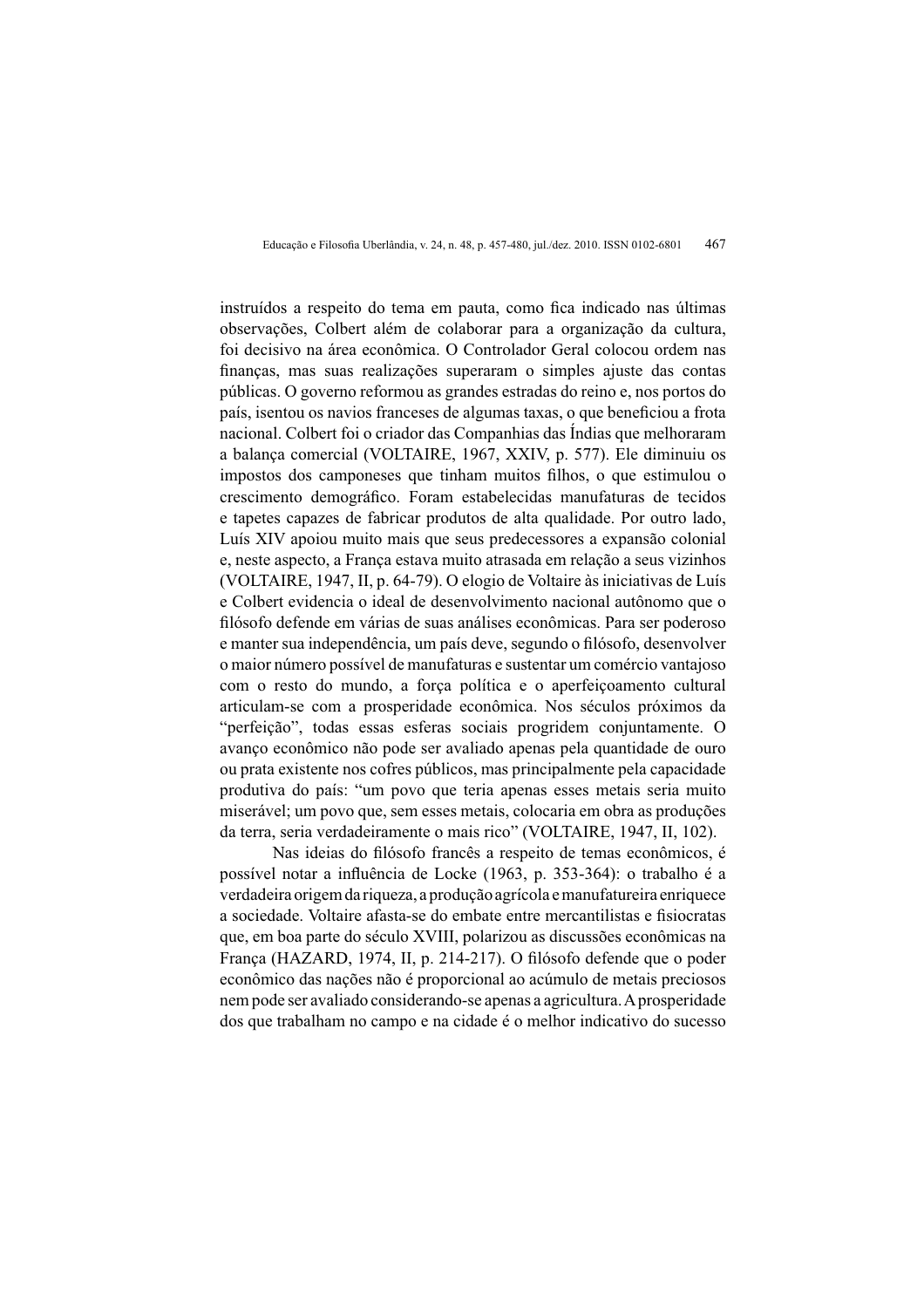econômico de um Estado. Voltaire (1947, II, p. 102-103) acredita que, na segunda metade do século XVII, as medidas de Colbert aperfeiçoaram a indústria e a população urbana adquiriu mais comodidades. No campo, os agricultores criaram novos tipos de vinhos e aumentaram a produção de legumes e frutas, o que reduziu a miséria e ofereceu novos produtos para a exportação. Estimulado e protegido pelo governo, o "gênio" dos homens produtivos promovia o bem-estar individual e possibilitava os recursos necessários para as grandes realizações da monarquia. Nem todos os franceses, entretanto, desfrutavam dessa prosperidade crescente. Os que "vivem apenas do trabalho de suas mãos" – os não proprietários – permaneceram pobres:

> não há reino no universo onde o cultivador, o fazendeiro, tenha mais comodidades que em algumas províncias da França [...]. O trabalhador manual deve ser reduzido ao necessário para trabalhar, assim é a natureza do homem. E preciso que esse grande número de homens seja pobre, mas não que seja miserável. (VOLTAITRE, 1947, II, p. 103-104)

Para Voltaire a opulência dos proprietários prova a grandeza de um país, mas para torná-la possível, o trabalhador manual "deve ser reduzido ao necessário". A sua pobreza precisa obrigá-lo a aceitar o posto de assalariado em alguma unidade produtiva. Sem fazer dele um miserável é preciso que algum proprietário empregue seu trabalho e o force a contribuir para o progresso global. Voltaire defende a libertação dos camponeses de todas as amarras feudais, o que os transformaria em trabalhadores assalariados. Assim, participariam da "felicidade" dos empreendedores capitalistas vendendo a sua forca de trabalho. O verbete "propriedade" das *Questões acerca da Enciclopédia* oferece um bom exemplo da tese de Voltaire a respeito dos trabalhadores assalariados. Vejamos como ele conclui a passagem em que demonstra as vantagens que os príncipes auferem quando libertam os camponeses dos direitos senhoriais:

> Nem todos os camponeses serão ricos e é desnecessário que o sejam. Precisamos de homens que tenham somente seus braços e boa vontade. Mas esses homens, que parecem o rebotalho da fortuna, participarão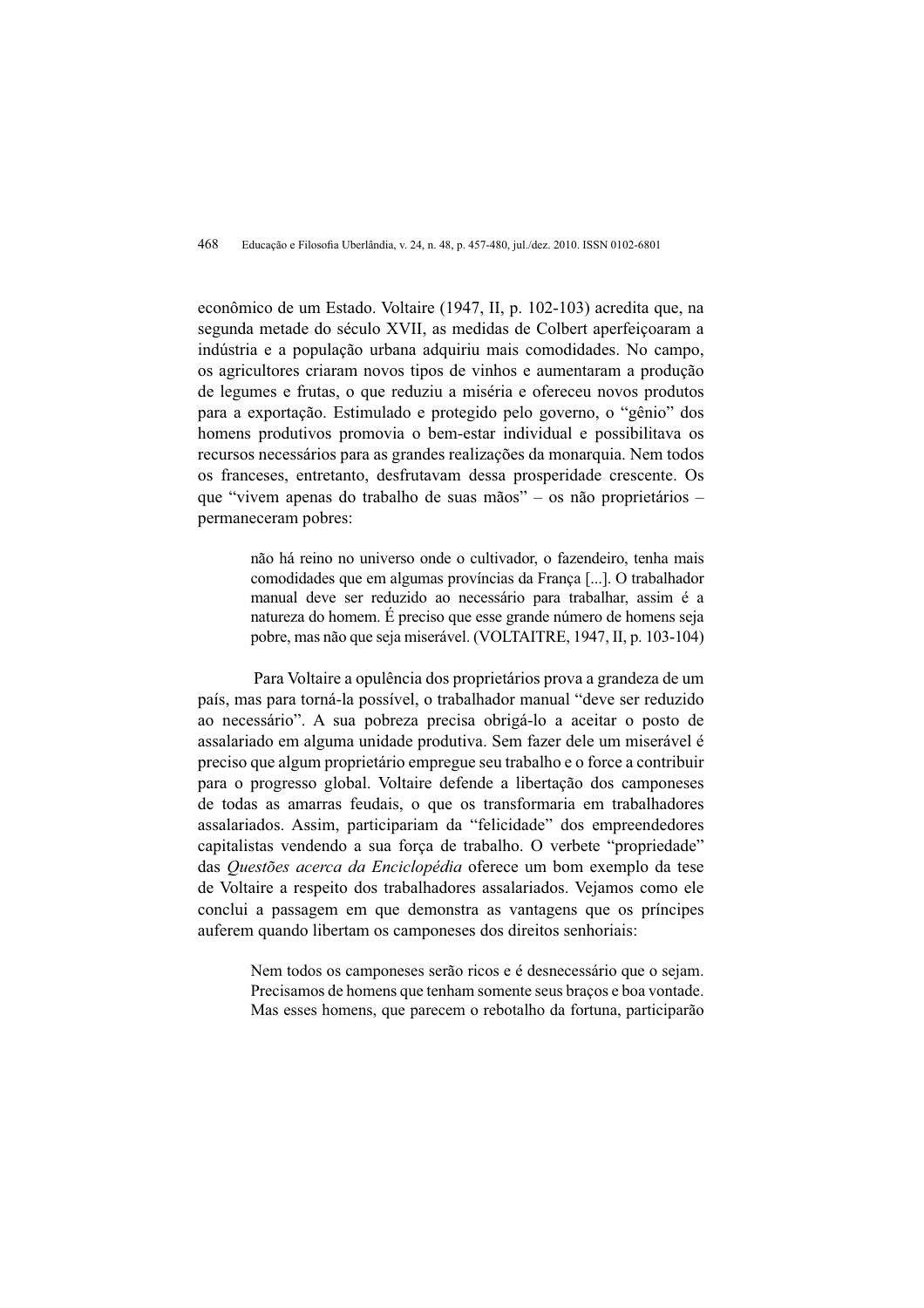da felicidade dos outros. Serão livres para vender seu trabalho a quem quiser pagá-los melhor. (VOLTAIRE, 1967, XX, p. 293)

O filósofo concebe o pobre como simples instrumento do proprietário empregador, pensa essa condição como algo indispensável para o desenvolvimento econômico. Os "cultivadores" e a indústria devem explorar os não-proprietários para o bem de toda sociedade. A pobreza e, como dizia Marx (1969, III, p. 153-215), a expropriação dos meios de produção encontram aqui uma justificativa e começam a ser explicadas como fatores decisivos para a riqueza nacional.

Além dos pobres sem propriedade, outros grupos sociais parecem pouco favorecidos pelo desenvolvimento econômico do "grande século". Vejamos como Voltaire analisa o processo inflacionário que acompanhou o crescimento produtivo e comercial:

> A ordem intermediária (moyen ordre) enriqueceu por meio da indústria. Os ministros e os cortesãos tornaram-se menos opulentos. pois o dinheiro aumentou numericamente quase pela metade, os provimentos e as pensões permaneceram os mesmos e o preco das mercadorias subiu mais que o dobro [...]. É preciso ainda observar que os ganhos do comércio aumentaram e os provimentos de todos os cargos diminuíram de valor, assim econtrou-se menos opulência que anteriormente entre os grandes e mais na ordem intermediária (moyen ordre). Isso diminuiu a distância entre os homens. (VOLTAIRE, 1947, II, p. 104-105)

O texto acima parece aprovar a ascensão dos grupos burgueses e a decadência econômica dos pensionistas aristocráticos. Voltaire sabe que o processo inflacionário é um dos efeitos do crescimento da economia. Por outro lado, notasse que a "ordem intermediária" – composta de mercadores, donos de manufaturas e proprietários agrícolas - alterava sua posição social desde a segunda metade do século XVII, o que diminuía a "distância entre os homens". Para o filósofo, a dinâmica econômica ajuda a explicar a história do "grande século". A inflação degradava rapidamente as rendas fixas dos detentores de cargos. Parte dos membros da nobreza perde as oportunidades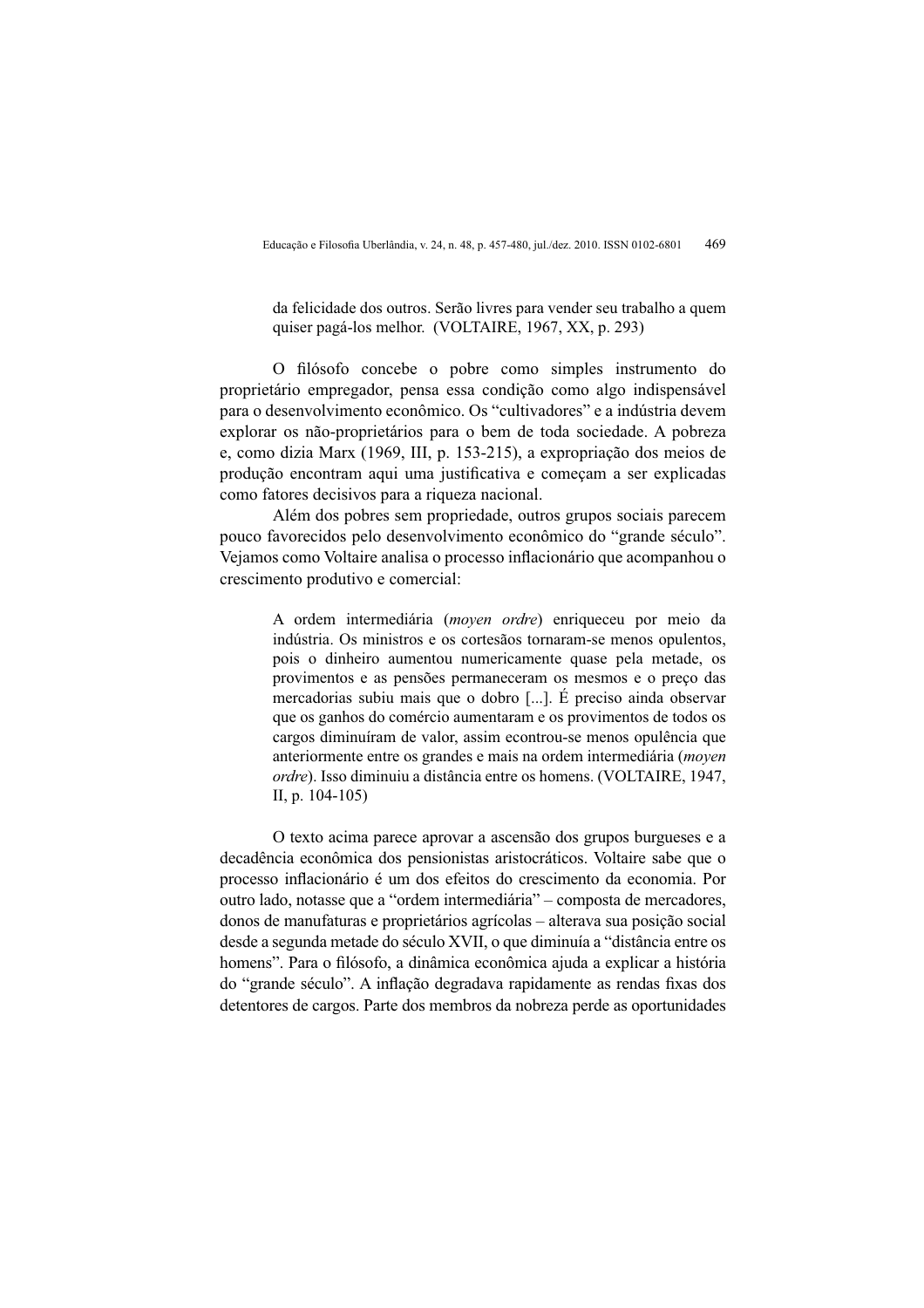criadas pela expansão produtiva e mercantil. Os empreendedores, ao contrário, alimentaram cada vez mais esse processo e enriqueceram. Apesar dos trabalhadores manuais permanecerem pobres, um dos legados do período foi essa relativa diminuição das desigualdades nos níveis superiores da escala social, o que fortaleceu parte da burguesia do Antigo Regime. Voltaire deduz que as iniciativas governamentais nas áreas dos transportes, da indústria e do comércio, ao dinamizarem a economia francesa, indiretamente remodelaram a estrutura hierárquica da sociedade.

A maneira como o filósofo interpreta o papel dos trabalhadores manuais e, por outro lado, a satisfação com que expõe o enriquecimento da "ordem intermediária", revelam sua percepção do desenvolvimento capitalista na Franca. O sucesso dos empreendedores urbanos e rurais é visto como sinal de progresso, ainda que sua prosperidade mantenha a pobreza dos trabalhadores assalariados - "devem" permanecer pobres - e acentue a decadência econômica de parte da nobreza. A riqueza nacional é expressa pela opulência do proprietário que compra força de trabalho dos não-proprietários e não depende das pensões do Estado. Assim, entre outras razões, Voltaire louva o governo do rei-sol por ter favorecido os empresários capitalistas que promoveram o aumento constante da produção nacional.

Todavia, o Século de Luís XIV talvez superestime os efeitos da política de Colbert. Robert Mandrou (1997, p. 48-52), ao analisar as ações do Controlador Geral das Finanças, observa que as companhias comerciais francesas "vegetaram rapidamente" e não conseguiram rivalizar com as holandesas. Quanto ao estímulo às manufaturas, é difícil avaliar os resultados, mas aparentemente eles foram modestos: "como no domínio comercial, a reputação do colbertismo situa-se bem além das realizações". Voltaire, mais uma vez seduzido pela propaganda oficial, apresenta uma imagem por demais otimista das consequências das medidas do governo.

Além de aperfeicoar a cultura e promover a expansão econômica. Luís XIV aprimorou a estrutura do Estado. O filósofo lembra as tentativas do monarca e seus auxiliares no sentido de "reformar as leis", criando códigos e estatutos a respeito de temas até então ausentes da legislação do país. Surgiram regras para as manufaturas, o comércio, o uso de águas, florestas etc. A febril atividade legislativa do governo visava, acima de tudo. melhorar o controle estatal sobre a violência. Os duelos foram abolidos e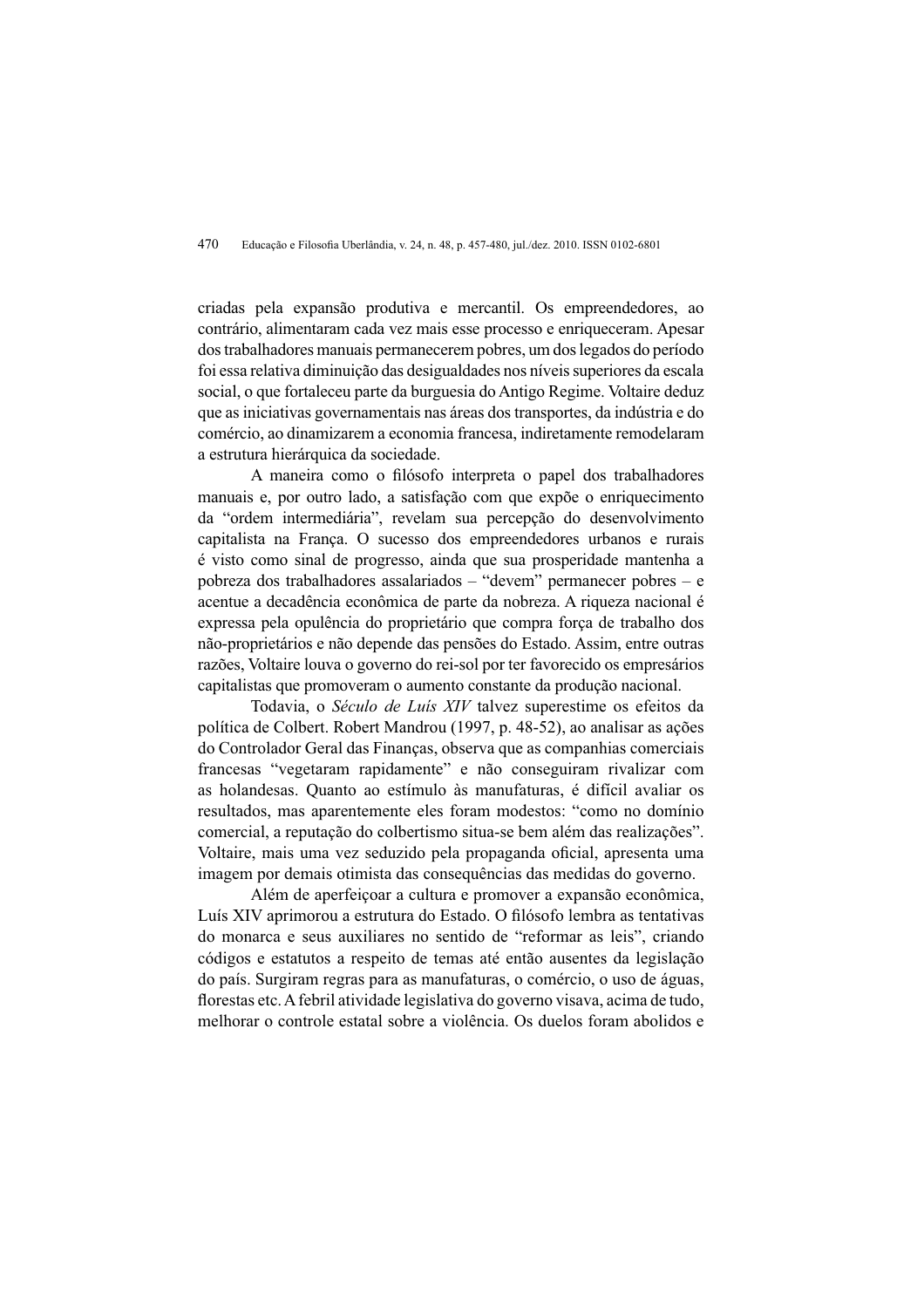as punições de criminosos receberam uma regulamentação mais razoável (VOLTAIRE, 1947, II, p. 73-74).

O esforco para controlar a violência não se resumiu à proposição de leis. Luís disciplinou o exército e regulamentou até o uniforme dos regimentos (VOLTAIRE, 1947, I, p. 98 e II, p. 74-77). Por outro lado, instituiu uma vigilância policial mais eficaz nas cidades. Criou magistrados especialmente designados para essa tarefa. Paris, por exemplo, recebeu "uma guarda contínua, a pé ou a cavalo, para segurança dos cidadãos" (VOLTAIRE, 1947, II, p. 69-70). Enfim, a monarquia regrou a vida social.

No plano propriamente político. Luís completou um longo processo de luta do poder central contra as "antigas facções" que conturbavam o reino. Desde então, "havia na Franca apenas um senhor e seus súditos" (VOLTAIRE, 1947, I, p. 93). Consolida-se, portanto, a soberania do rei. O filósofo saúda a vitória da centralização monárquica:

> O espírito de facção, de furor e de rebelião que possuía os cidadãos desde o tempo de Francisco II, tornou-se uma emulação de servir o príncipe. Os grandes senhores de terras não estavam mais encantoados. Os governadores das províncias não tinham mais postos importante para distribuir. Assim, cada um pensava apenas em merecer as graças do soberano e o Estado tornou-se um todo regular do qual cada linha conduzia ao centro.

> É o que livrou a corte das facções e conspirações que tinham perturbado o Estado durante tantos anos. (VOLTAIRE, 1947, II, p. 83)

A imagem geométrica do final da passagem é eloquente. Para Voltaire, Luís XIV institui um espaço racional para a manifestação das inclinações passionais dos franceses, pois as direcionou para um "centro" capaz de harmonizá-las e impedir os conflitos que caracterizaram a história da França desde a Idade Média. Sem eliminar completamente as paixões e aniquilar os interesses particulares, o Estado transformou-se em um "todo regular" cujo "centro" ligava-se às partes, controlando a fragmentação política. A identidade entre os interesses do rei e os interesses nacionais foi fortalecida. O nexo entre o "centro" e as partes pôde se estabelecer sem maiores fissuras quando "servir o príncipe" começou a ser o desejo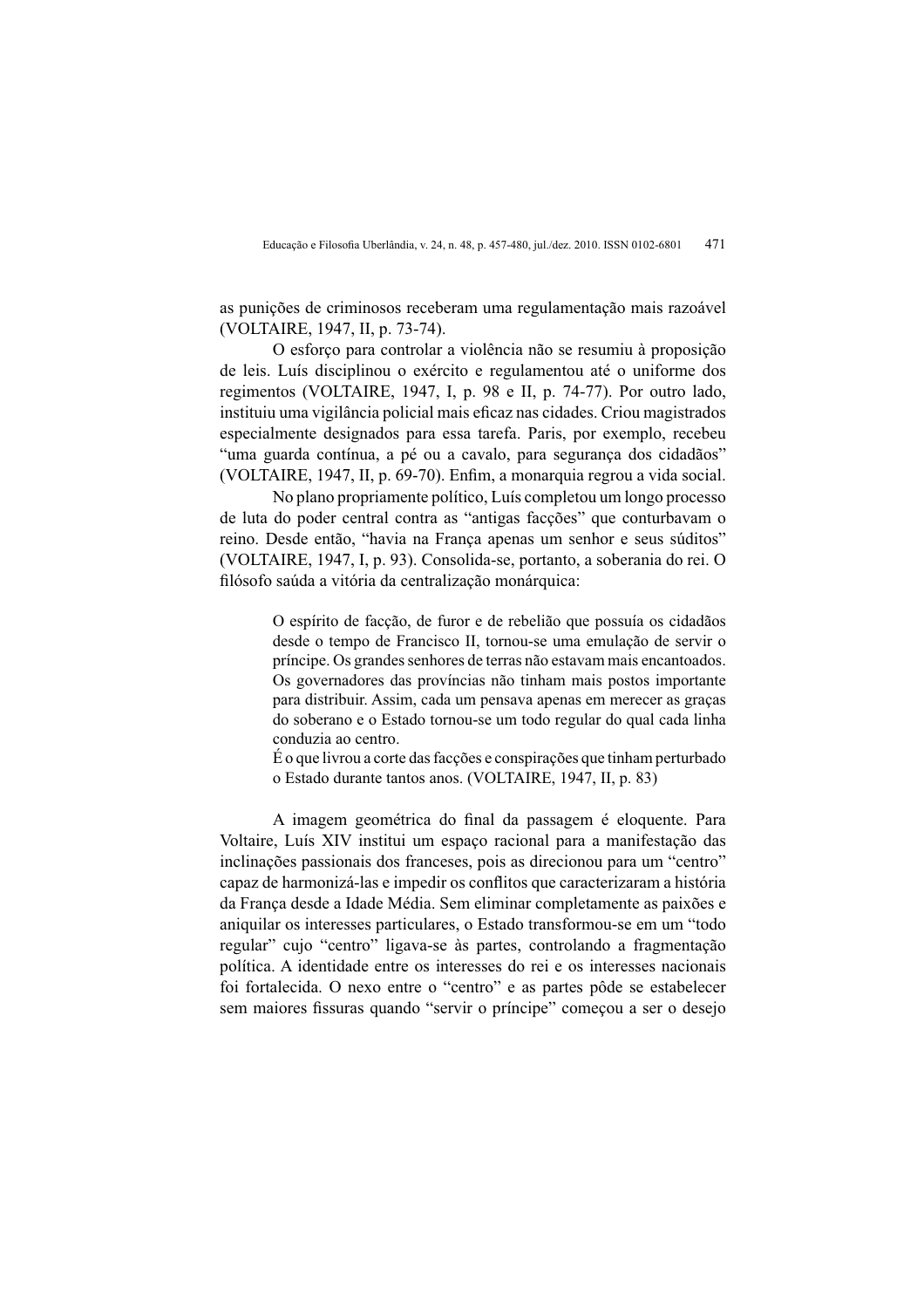dos súditos. Estes não precisavam reprimir todas as suas ambições para obedecer ao soberano. Luís impõe a ordem não por meio da violência, ainda que o controle desta última seja decisivo, sua grande vitória foi a mudança – a "revolução" – dos costumes e da sensibilidade dos franceses: o "espírito de facção, furor e rebelião" – a "demência" – foi sufocado e a "emulação" pacífica excitou a vontade de trabalhar para o bem do Estado. Os membros do corpo social, buscando seus interesses e competindo entre si, podiam agora beneficiar o todo. Um novo contexto social foi necessário para essa mudanca. Os senhores saíram de seus feudos e foram introduzidos na corte, os governadores perderam paulatinamente poder e deixaram de controlar parte da máquina estatal e, por fim, o "mérito" começou a determinar as posições hierárquicas. Segundo Voltaire o governo de Luís XIV é o ponto culminante de um longo processo que eliminou a autonomia política da aristocracia tradicional e neutralizou parte dos meios pelos quais ela dominava muitas regiões. Sendo assim, pôde estabelecer uma ordem pública consistente.

Voltaire acredita que a corte do rei-sol foi o lugar onde os efeitos dessa centralização apareceram de forma mais clara. Vejamos um relato sintético das relações entre o monarca e seus cortesãos:

> Assim todos os cortesãos procuravam agradá-lo, cada um segundo seu poder e seu espírito. Ele bem o merecia, pois buscava se tornar agradável a todos que o cercavam. Era um comércio contínuo de tudo o que a majestade pode apresentar de graças sem nunca se degradar, de tudo o que o empenho de servir e agradar pode apresentar de delicadeza sem o ar da baixeza. (VOLTAIRE, 1967, XXIII, p. 239)

É sem dúvida uma visão otimista da corte que, segundo Mandrou (1997, p. 46), representava uma "prisão dourada em Versailles", onde a grande nobreza deixava de ser "perigosa para o Estado" e submetiase à autoridade do monarca. De qualquer forma, Voltaire percebe que a consolidação das regras de bom comportamento desempenhou papel decisivo no controle da aristocracia. Nessa fase da história da Franca, o rei não precisava repetir a conduta violenta de Luís XI diante dos turbulentos senhores feudais. A vitória do poder central e o "espírito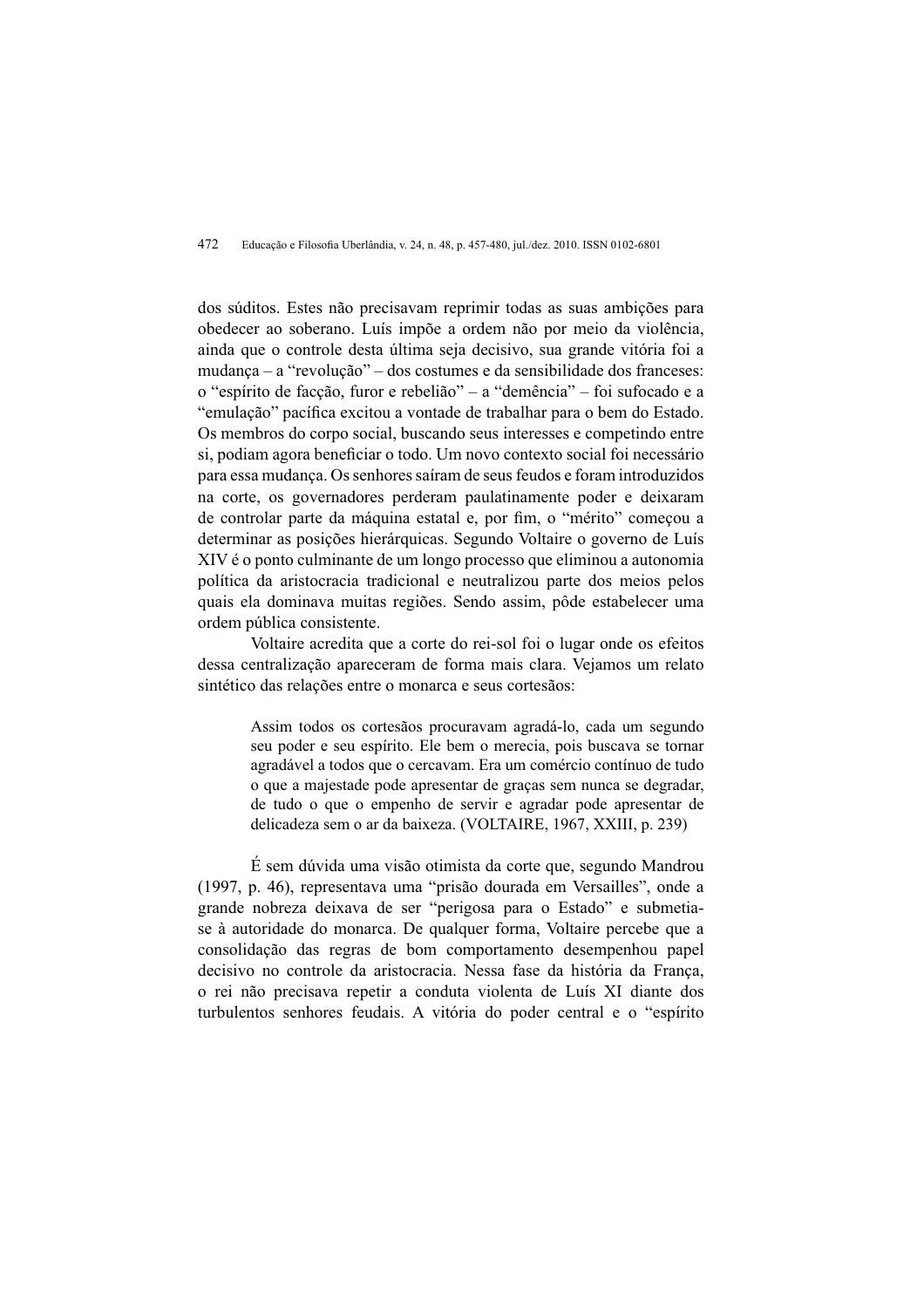racional" dispensavam o uso da força. O soberano, comportando-se de maneira agradável e polida, participava de um "comércio" com os nobres que jamais humilhava e, ao mesmo tempo, exigia a observância de regras de *politesse* que restringiam os impulsos passionais. Exemplo de bons modos, o rei educava uma nobreza cada vez mais próxima e dependente do trono. Os conflitos entre aristocratas, se não eram resolvidos, podiam ser apaziguados por essa sociabilidade amena e regrada, manifestandose apenas naquela "emulação de servir o príncipe" que reforçava o poder deste último. Sendo assim. Voltaire apresenta uma clara defesa do controle das emoções que a corte do rei-sol impunha aos aristocratas, evitando-se a turbulência e o desgaste de governos anteriores. Compelida a policiar o próprio comportamento, a aristocracia acabava por reforcar um código de conduta que, em última instância, diminuía sua agressividade e facilitava a aceitação da autoridade do soberano.

Depurar a nobreza de seus costumes bárbaros foi de suma importância para a definitiva neutralização dos "partidos" aristocráticos. Entretanto, a *politesse* não ficou restrita ao mundo da corte:

> Mas as residências, os espetáculos, os passeios públicos, onde as pessoas começavam a se reunir para gozar uma vida mais doce, tornavam pouco a pouco o exterior de todos os cidadãos quase semelhante. Nós percebemos hoje, até no fundo de uma loja, que a politesse atingiu todas as condições.  $\left[\ldots\right]$

> A extrema docilidade introduzida no comércio do mundo, a afabilidade, a simplicidade, a cultura do espírito fizeram de Paris uma cidade que, quanto à doçura da vida, provavelmente sobrepuja Roma e Atenas no seu tempo de esplendor. (VOLTAIRE, 1947, II, p. 85)

O final da passagem repete a comparação entre o século XVII francês e a Antiguidade clássica. Novamente o primeiro parece superior: o "comércio do mundo" nunca foi tão "doce" como em Paris. A metáfora da "docura" articula-se com o apaziguamento das paixões e o autocontrole iá comentados acima: mas agora os efeitos da *politesse* correspondem à constituição de um mundo público – espetáculos, passeios etc. – que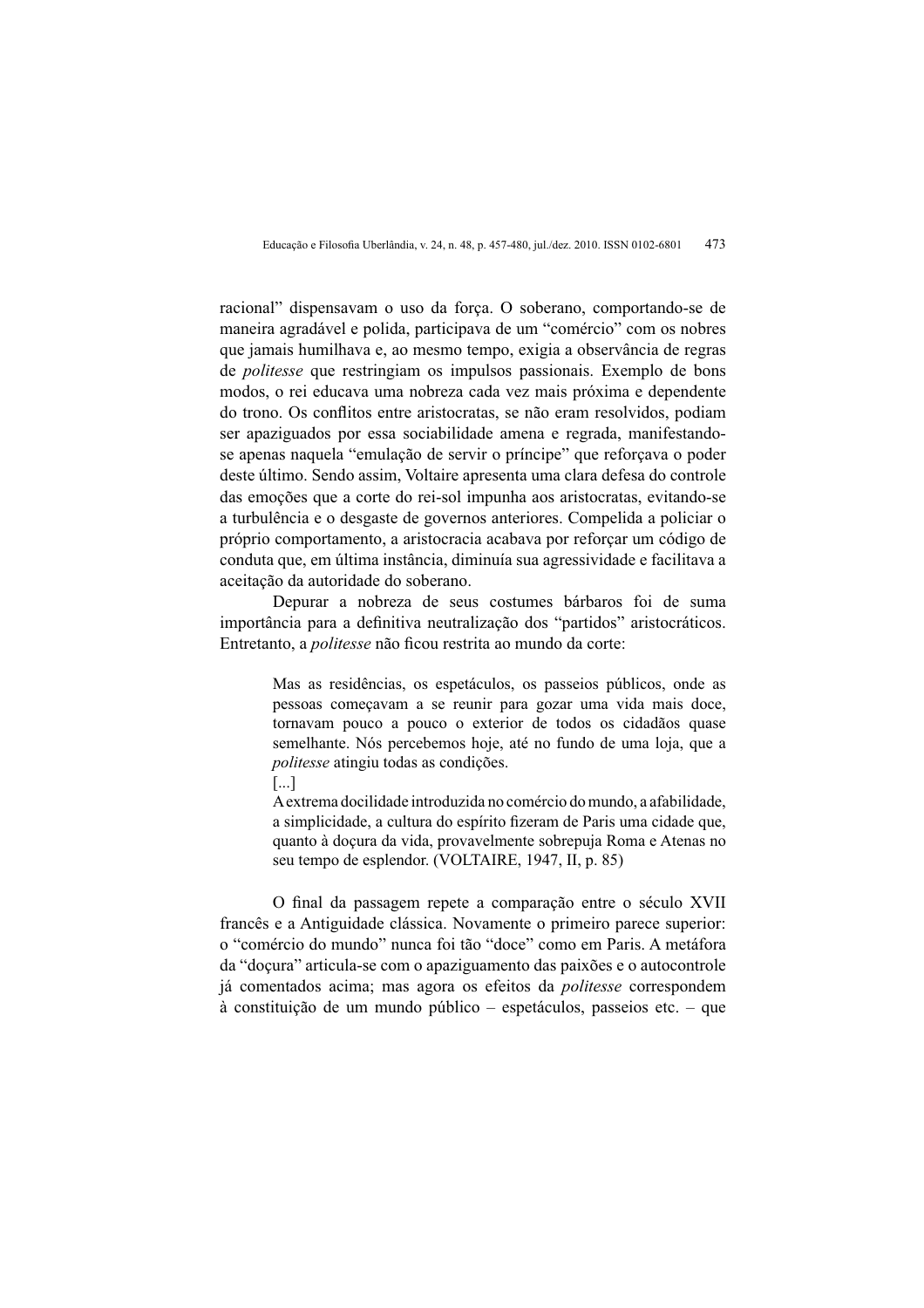padronizam o comportamento dos indivíduos. A *politesse* estabeleceu uma conduta pública uniforme, eliminou ou restringiu os atos desagradáveis que tornavam amarga a vida urbana. A convivência cada vez mais intensa e complexa entre os cidadãos exigia a imitação do modelo oferecido pela corte. Transcendendo o universo aristocrático, o padrão da "doce vida" tornava os indivíduos afáveis, cultivava seu "espírito" e suprimia a brutalidade e a desordem características das cidades de períodos anteriores. A expansão da *politesse*, segundo Voltaire, realizava-se pelo movimento iniciado no centro da sociedade  $-$ a corte $-$ e, como ondas, transmitido para a sua periferia. Talvez os homens comuns não manifestassem a mesma elegância e requinte dos cortesãos de Luís XIV, mas as relações urbanas conduziam a um comportamento similar que, de maneira mais modesta, produzia os mesmos resultados: a "doçura" expressa na experiência cotidiana favorecia a ordem e a paz. Nos dois casos. Voltaire sustenta que o monarca transformou os costumes sem oprimir os súditos: seduzidos pelos bons exemplos, os indivíduos aos poucos controlaram sua agressividade e possibilitaram o progresso.

Vivendo melhor do que romanos e gregos, os franceses foram capazes de estabelecer entre si uma "emulação" produtiva e ampliar sua participação no aparelho estatal. Veiamos como Voltaire (1947, II, p. 63) apresenta os procedimentos administrativos adotados por Luís XIV:

> Não somente ele se impôs a lei de trabalhar regularmente com cada um de seus ministros, mas todo homem conhecido podia obter uma audiência particular, e todo cidadãos tinha a liberdade de lhe apresentar requerimentos e projetos. As demandas eram recebidas primeiro por um mestre de requerimentos, que as apostilava e, em seguida, as enviava aos escritórios dos ministros. Os projetos, quando mereciam, eram examinados no conselho e seus autores foram admitidos mais de uma vez para discutir suas proposições com os ministros em presença do rei. Assim, notou-se entre o trono e a nação uma correspondência que subsistiu apesar do poder absoluto.

Em certo sentido, a passagem acima é frustrante para o leitor do século XXI. A "correspondência" entre nação e soberano resumia-se ao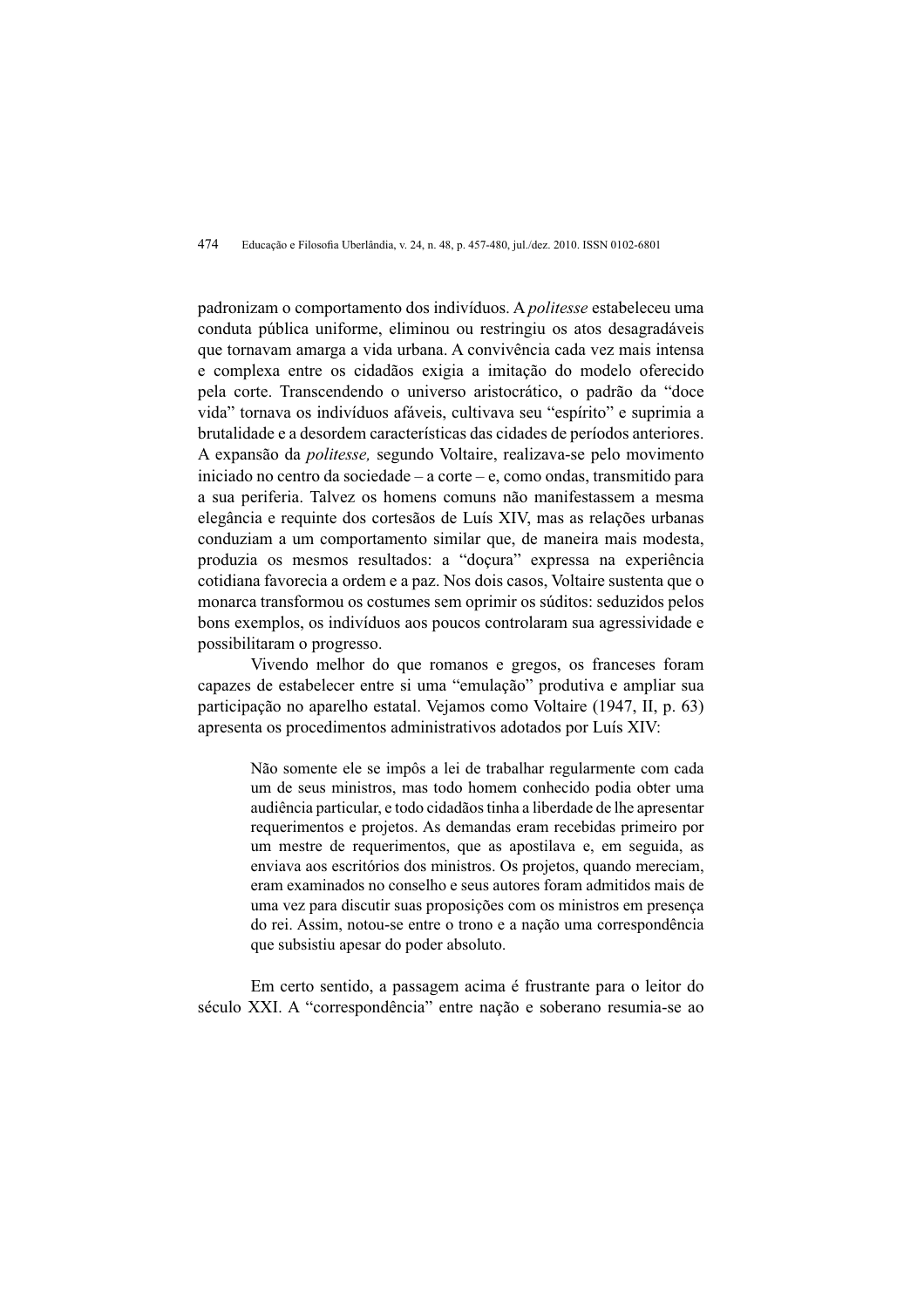fato do aparelho de Estado examinar algumas propostas dos cidadãos. A participação política não era mais que a "liberdade" de pedir audiências e enviar projetos ao príncipe detentor de "poder absoluto". Talvez o próprio Voltaire considerasse modesta essa participação. Convém lembrar, por exemplo, seus elogios dissimulados ao regime republicano e sua confessa admiração pela Inglaterra. Nesta, uma vez instaurada a monarquia constitucional, a existência da Câmara dos Comuns inibiu as pretensões tirânicas dos monarcas e constituiu um caminho sempre aberto aos homens de talento (VOLTAIRE, 1986, p. 65-66). Neste trabalho, não terei oportunidade de expor a complexa análise de Voltaire do caso inglês. mas é ali que o filósofo encontra a forma de representação política mais admirável da Europa.

Se a França do rei-sol estava longe da liberdade inglesa, pelo menos os súditos podiam interferir de alguma forma nos negócios públicos. A representação política, no sentido preciso do termo inexistia, mas Luís criou canais administrativos pelos quais os homens de talento ajudavam a organizar o Estado. De modo bem mais limitado do que na Inglaterra, os franceses podiam discutir com os governantes o futuro do país. Voltaire sabe que esse debate tinha a mediação de uma série de procedimentos controlados pelos escritórios e ministérios do príncipe. O proponente entregava seu projeto para a análise da equipe de funcionários que julgava o mérito da proposta antes dela ser discutida pelas autoridades superiores. Sem manifestar incômodo com o procedimento descrito, o filósofo, ao contrário, o define como o elo capaz de garantir a "correspondência" entre o trono e a nação. Como em casos anteriores, ele assimila outra imagem cunhada pelos literatos do século XVII: Luís era acessível aos franceses. Todavia, segundo Burke (1997, p. 103 e 195-196), na pena desses escritores, tal acessibilidade era exemplificada pelo fato do monarca se deixar ver pelos súditos, aparecendo em cerimônias ou jogando cartas com os nobres. Ampliando a figura de rei acessível, o texto de Voltaire desenha a imagem do administrador ativo, empenhado em avaliar sugestões inteligentes que aumentassem a eficiência estatal.

Voltaire encara como um avanco a constituição desse aparelho hierárquico capaz de recolher e debater as propostas dos súditos. Para ele, depois de séculos tentando superar os problemas deixados pelo "governo"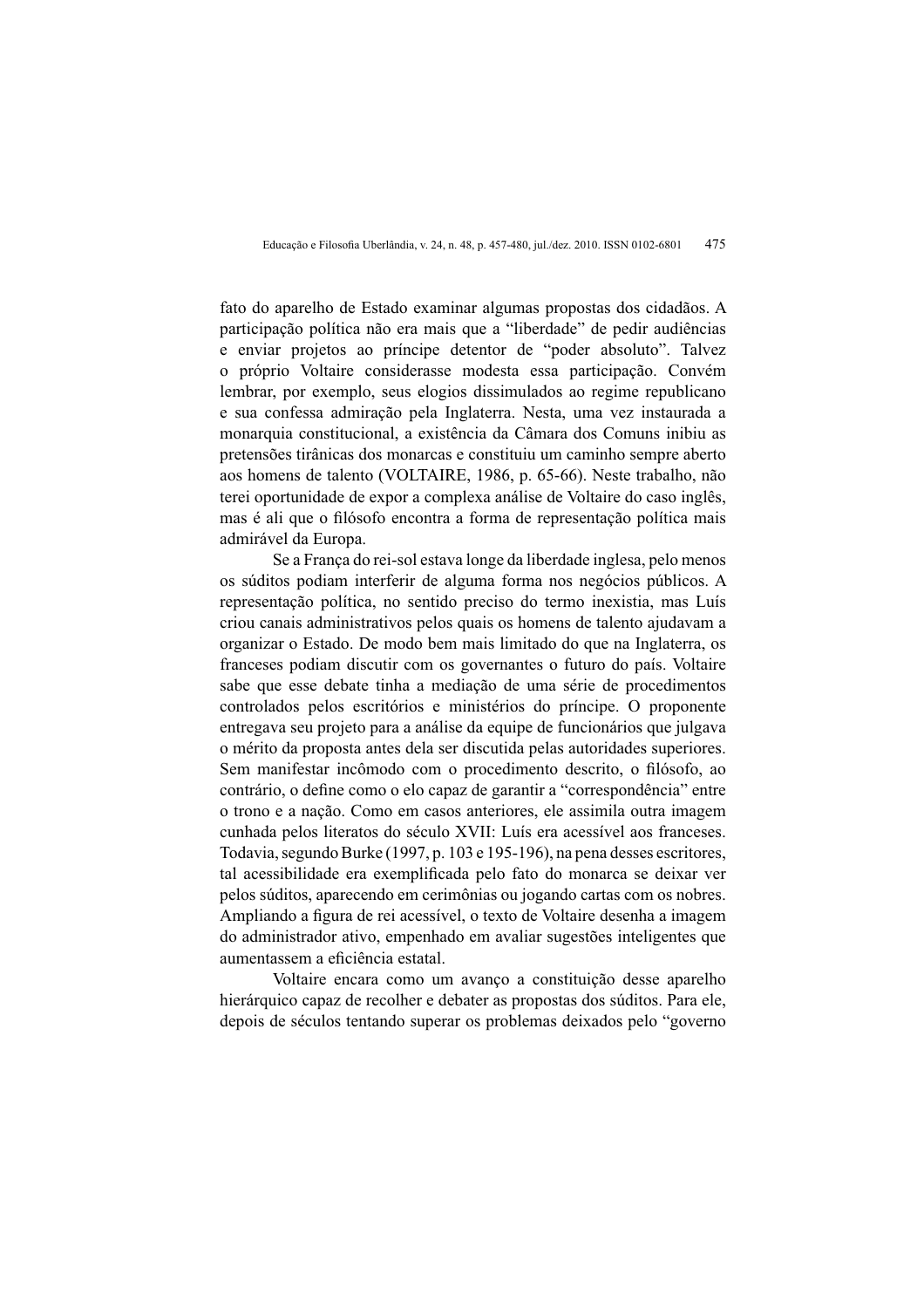feudal", a Franca comecava a estabelecer mecanismos institucionais pelos quais os indivíduos talentosos exprimiam suas ideias.

Voltaire, porém, entende que a grande obra de Luís XIV não foi a criação de um novo sistema político, mas a mudança de comportamento dos franceses. A nova "emulação", controlada por regras e programada pelo príncipe e seus ministros, permitia a manifestação saudável das paixões, pois impedia os excessos sem sufocar os interesses individuais. Por outro lado, o "espírito racional" exigia a conduta calculada e amável, o respeito pelo outro. Assim, surgia uma esfera em que o "comércio" entre os indivíduos comecava a ser mediado pela reflexão que mensurava as consequências de cada ato e pela observância de um código de conduta. Esfera de contatos impessoais e polidos, materializada nos espetáculos. nas ruas e nos escritórios do Estado. Identificando o surgimento desse novo mundo público, Voltaire concebe o "século de Luís XIV" como a sua origem. O rei-sol começou a fazer de boa parte de seus súditos um público razoável, portanto, no século XVIII, os franceses devem ser tratados com mais consideração. A defesa que Voltaire prepara do alargamento da participação política é sutil e cuidadosa: depois do "grande século" não há porque tratar todos os franceses como homens brutos e perigosos; ainda que a tarefa de disciplinar os pobres, os fanáticos e os oportunistas não esteja concluída, o Estado já pode aproveitar os projetos da "ordem intermediária" e, principalmente, ouvir a sagesse dos filósofos. No "grande século", como em nenhum outro, a "sã filosofia" havia orientado a economia, a cultura, os hábitos e as relações de poder. O estudo da análise de Voltaire a respeito do tema oferece um amplo panorama do que podemos chamar, com certo cuidado, de projeto ilustrado.

Todavia, nem tudo foi luminoso no reinado de Luis. No Século de Luís XIV, com muita cautela, Voltaire ensaia algumas críticas. Apesar de iniciar a reforma das leis, o Estado não havia conseguido completar o trabalho de uniformizar o direito e, em certos temas, cada província preservou sua própria legislação (VOLTAIRE, 1947, cap. II, p. 81-82). Os problemas financeiros, após a morte de Colbert, foram alvo da análise do filósofo. A partir de 1689, as financas públicas entraram em crise com o endividamento progressivo do Estado. As contínuas guerras promovidas pelo rei aprofundaram os problemas econômicos. Além de esgotarem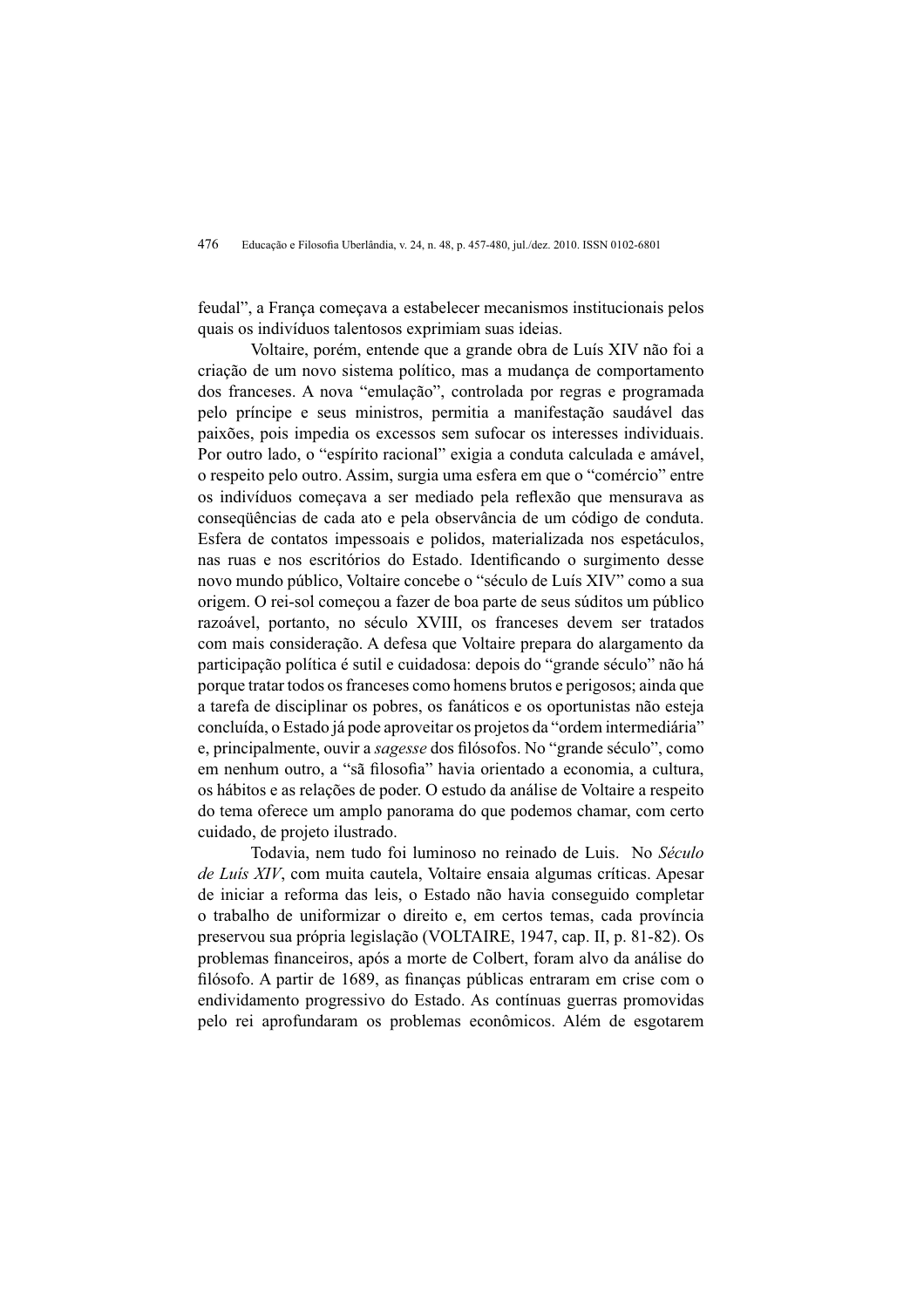os cofres do reino, colocaram o Estado nas mãos dos financistas que, avançando os recursos necessários, tornavam-se credores permanentes do tesouro público ou adquiriam o direito de recolher impostos, o que sobrecarregava os contribuintes e prejudicava a economia (VOLTAIRE, 1947, cap. II, p. 95-96 e 1967, XXIII, p. 247-248); mas o grande erro do final do reinado foi a revogação do edito de Nantes,<sup>3</sup> ato de intolerância que inviabilizou a presença de calvinistas confessos no reino. Antes da revogação, Luís tomou várias outras medidas para "minar gradualmente, de todos os lados, o edifício de sua religião", o que excitou reações violentas por parte dos protestantes. Por alguns anos, o poder central respondeu com atos repressivos. Por fim, o monarca decidiu pela revogação do famoso edito, o que forcou o exílio de milhares de súditos. Voltaire (1947, cap. II, p. 179) lamenta todo o processo: "era um estranho contraste que do seio de uma corte voluptuosa, onde reinava a doçura de costumes, as graças, os charmes da sociedade, partissem ordens tão duras e impiedosas".<sup>4</sup> Ao tratar da questão religiosa. Voltaire aponta os aspectos irracionais presentes no "século de Luís XIV", talvez menos próximo da "perfeição" do que sugeria o primeiro capítulo de sua obra. O agradável soberano pacificador da França estourou as finanças públicas com suas guerras e, pior, foi intolerante com os calvinistas, tentando convertê-los por meio da forca. No episódio em tela, foi o próprio poder central que contaminou a vida social com a "demência" do fanatismo. Voltaire descreve os fatos, mas evita adjetivos e reflexões, preserva parcialmente o monarca civilizador, mas indica o problema.

Essas críticas, que se acentuam em outros textos, exibem com maior clareza a posição que Voltaire concebe para o filósofo: deve permanecer alerta e acusar os comportamentos prejudiciais para o progresso das Luzes,

<sup>&</sup>lt;sup>3</sup> Estabelecido em 1598 por Henrique IV, o edito organizava "não a emancipação total dos calvinistas, mas a simples contigüidade (legal) entre as duas variedades do cristianismo, huguenote e papista". O texto permitia, em certas localidades, o culto dos calvinistas, além de lhes assegurar direitos civis, jurisdições específicas, pracas militares e privilégios corporativos (LADURIE, 1994, p. 268-269). Em 1685, Luís XIV revogou o edito obrigando os huguenotes à conversão ou ao exílio.

<sup>&</sup>lt;sup>4</sup> Em outras partes, o autor retoma a análise do processo de perseguição aos huguenotes (cf. VOLTAIRE, 1947, II, p. 173-183 e 1967, XXIII, p. 244-246).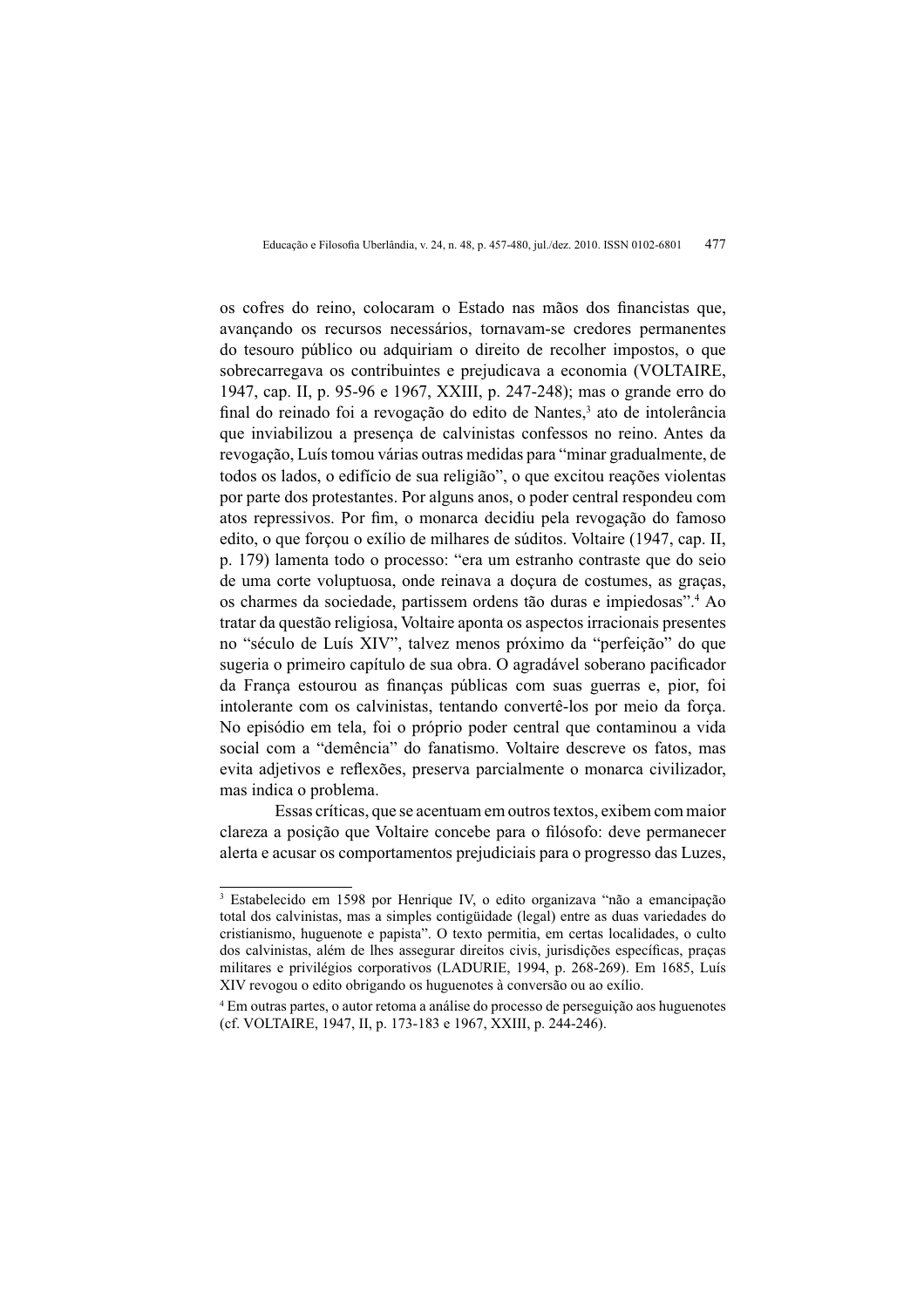mas sem fazer desacreditar as conquistas já realizadas, sem comprometer a difícil vitória da "sã filosofia".

## Referências

APOSTOLIDES, Jean-Marie. Le roi-machine: spectacle et politique au temps de Louis XIV. Paris: Minuit, 1981.

BURKE, Peter. A fabricação do rei. Rio de Janeiro: Jorge Zahar, 1997.

HAZARD, Paul. O pensamento europeu no século XVIII. Lisboa: Presença, 1974, 2 volumes.

LADURIE, Emmanuel Le Roy. O Estado monárquico. São Paulo: Companhia das Letras, 1994.

LOCKE, John. Two Treatises of Government. In: The works of John Locke. London: Thomas Tegg, W. Sharpe and Son..., 1823. Reimpressão: Scientia Verlag Aelen, 1963, volume V.

MANDROU, Robert. L'Europe "Absolutiste": raison et raison d'État. Paris: Fayard, 1997.

MARX, Karl. L'accumulation primitive. In: Le capital. Critique de l'économie politique. Paris: Éditions Sociales, 1969. vol. III.

POMEAU, René. Politique de Voltaire. Paris: Armand Colin, 1963.

RIBEIRO, Renato Janine. História, soberania e revolução: a Revolução francesa e uma nova concepção de história. In: COGGIOLA, O. A Revolução Francesa e seu impacto na América Latina. São Paulo: Nova Stella/Edusp, 1990.

VOLTAIRE. Lettres philosophiques. Paris: Gallimard, 1986.

. L'A, B, C. In : Oeuvres complètes. Paris: Garnier Frères, 1879. Reimpressão: Nendeln/Liechtenstein: Kraus Reprint Limited, 1967. vol. XXVII.

. Anecdotes sur Louis XIV. In: Oeuvres complètes. Paris: Garnier Frères, 1879. Reimpressão: Nendeln/Liechtenstein: Kraus Reprint Limited, 1967. vol. XXIII.